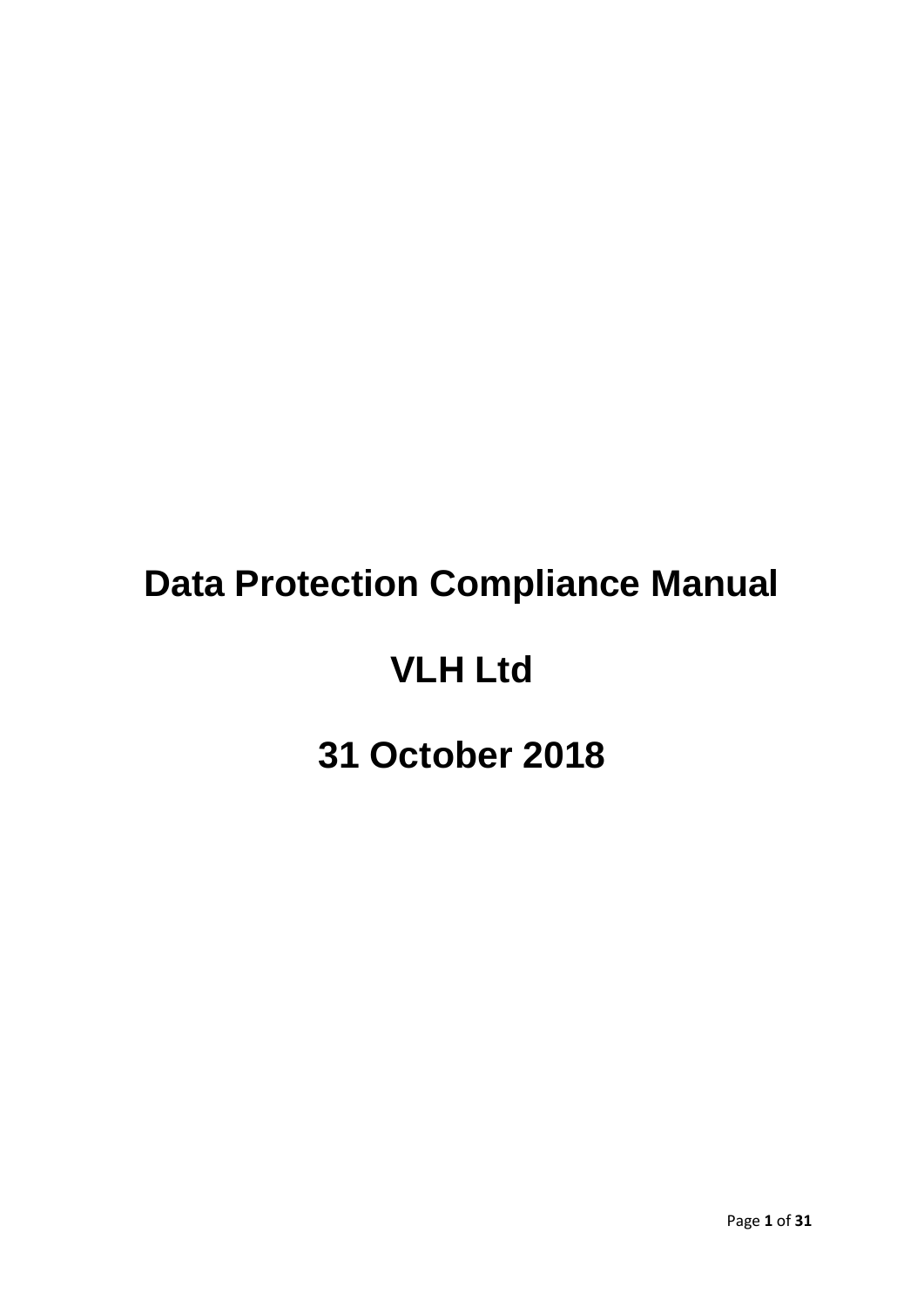#### **Table of contents**

- 1. Introduction
- 2. Definitions
- 3. Registration
- 4. Data Protection Officer
- 5. Collection of personal data
- 6. Lawful processing
- 7. Personal data of children
- 8. Consent
- 9. Personal data breach
- 10. Duty to destroy personal data
- 11. Security of processing
- 12. Record of processing operations
- 13. Data protection impact assessment
- 14. Transfer of personal data outside Mauritius
- 15. Access to personal data
- 16. Rectification of personal data
- 17. Erasure of personal data
- 18. Direct marketing
- 19. Data Protection Register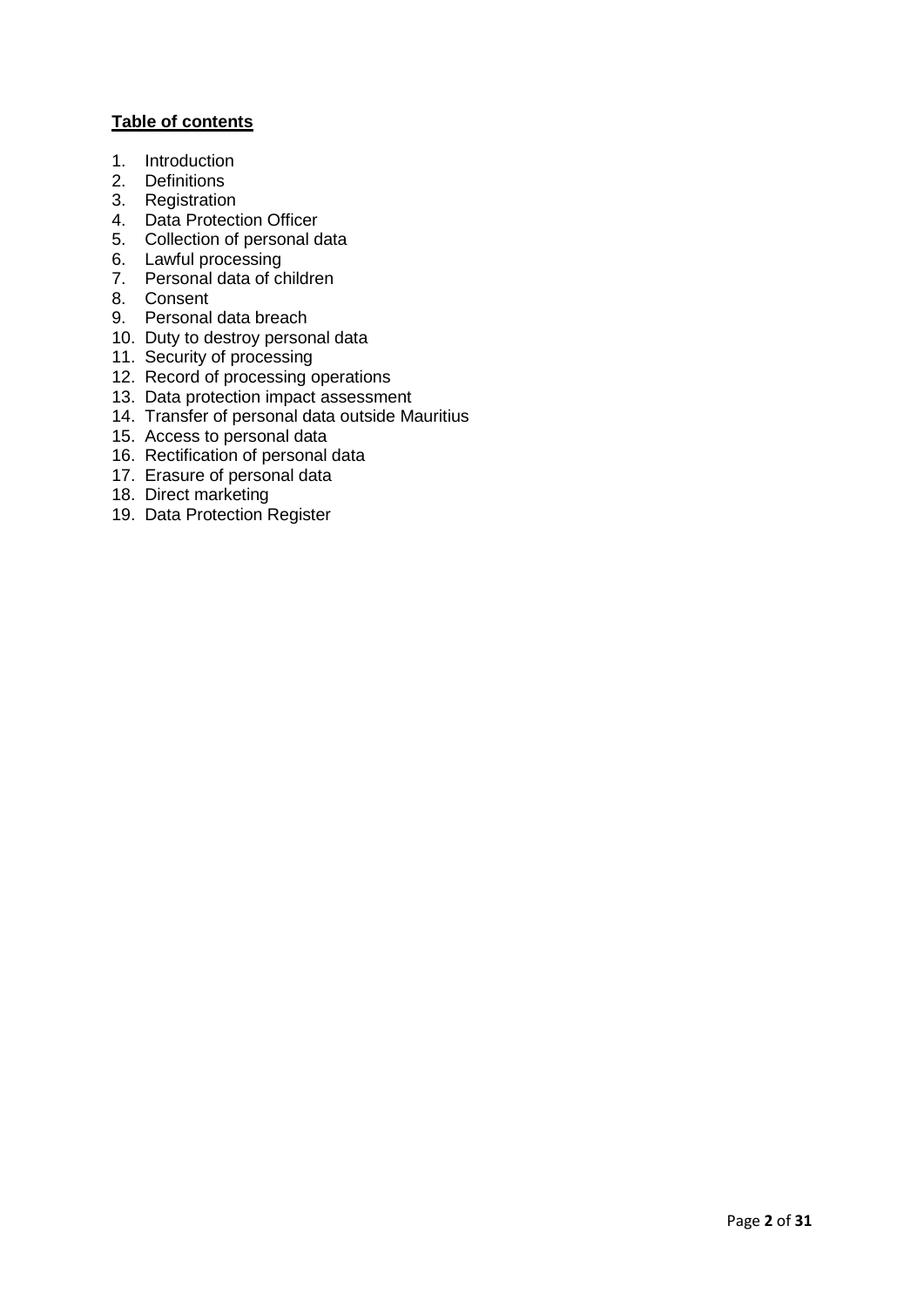#### **1. Introduction**

- 1.1. VLH Ltd (the "Enterprise") consists of several companies as defined in **Annex 1**.
- 1.2. In the course of its business activities, the Enterprise processes personal data.
- 1.3. The purpose of this Data Protection Compliance Manual (the "Manual") is to set out the measures which the Enterprise has put in place to ensure that such processing is carried out in accordance with all applicable data protection legislation.

#### **2. Definitions**

- 2.1. In this Manual, the following words and expressions shall have the following meanings:
	- 2.1.1. "Act" mean the Data Protection Act 2017, as amended or replaced from time to time;
	- 2.1.2. "Data subject" means an identified or identifiable individual, in particular by reference to an identifier such as a name, an identification number, location data, an online identifier or to one or more factors specific to the physical, physiological, genetic, mental, economic, cultural or social identity of that individual;
	- 2.1.3. "Personal data" means any information relating to a data subject;
	- 2.1.4. "Processing" means an operation or set of operations performed on personal data or sets of personal data, whether or not by automated means, such as collection, recording, organisation, structuring, storage, adaptation or alteration, retrieval, consultation, use, disclosure by transmission, dissemination or otherwise making available, alignment or combination, restriction, erasure or destruction; and
	- 2.1.5. "Special categories of data" in relation to a data subject means personal data pertaining to –
		- (a) his racial or ethnic origin;
		- (b) his political opinion or adherence;
		- (c) his religious or philosophical beliefs;
		- (d) his membership of a trade union;
		- (e) his physical or mental health or condition;
		- (f) his sexual orientation, practices or preferences;
		- (g) his genetic data or biometric data uniquely identifying him;
		- (h) the commission or alleged commission of an offence by him;
		- (i) any proceedings for an offence committed or alleged to have been committed by him, the disposal of such proceedings or the sentence of any Court in the proceedings; or
		- (j) such other personal data as the Data Protection Commissioner may determine to be sensitive personal data.

#### **3. Registration under the Act**

- 3.1. The Enterprise shall be registered with the Data Protection Office established under Section 4 of the Act.
- 3.2. The Enterprise shall ensure that: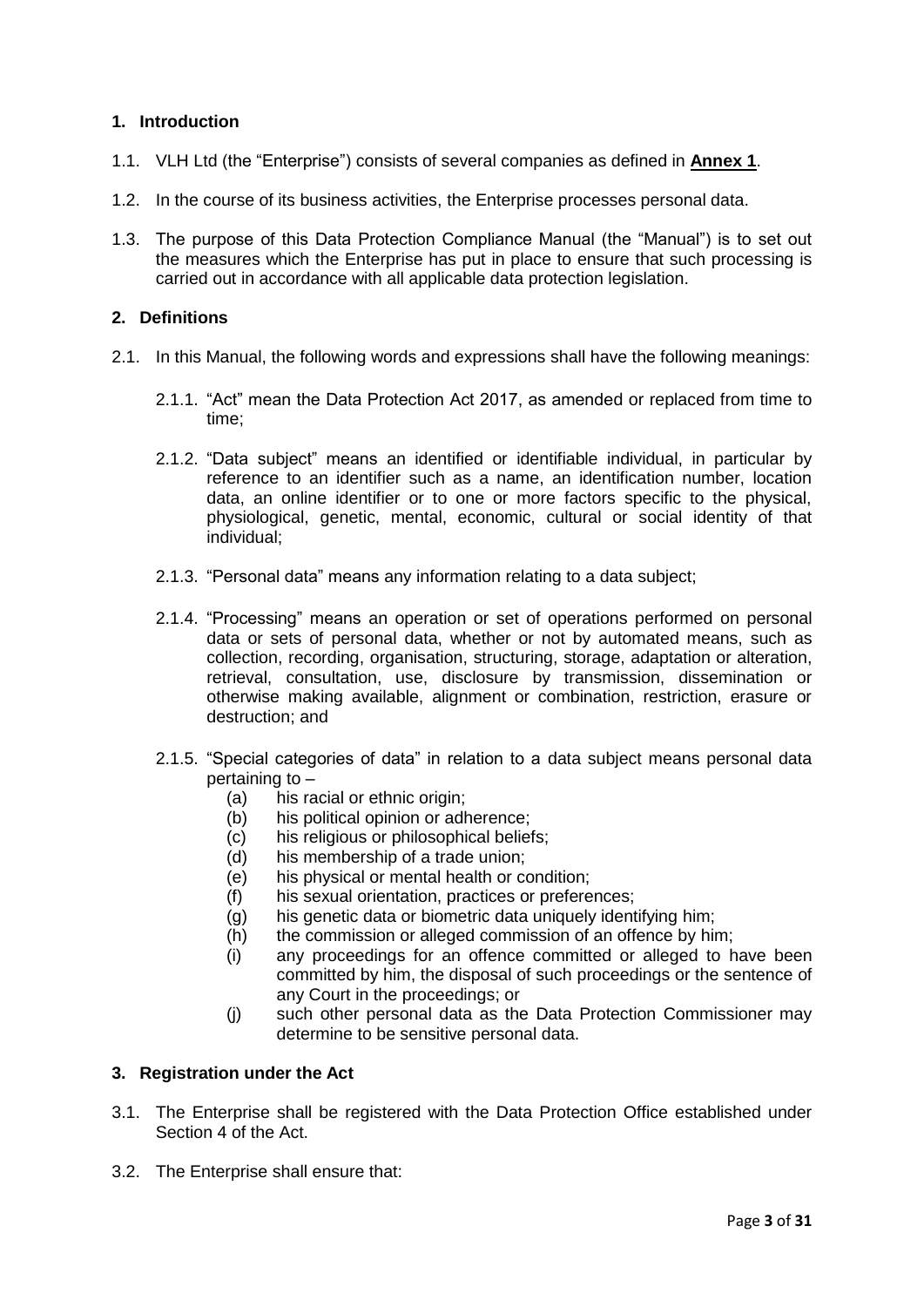- 3.2.1. such registration is renewed periodically, prior to its expiry; and
- 3.2.2. the Data Protection Office is informed of any relevant change in the particulars of the Enterprise,

in accordance with the Act.

#### **4. Data Protection Officer**

- 4.1. The Enterprise shall appoint an officer within the Enterprise who shall be responsible for data protection compliance issues (the "Data Protection Officer").
- 4.2. The Data Protection Officer shall be designated on the basis of professional qualities and, in particular, knowledge of data protection law and practices and knowledge of the operations of the Enterprise.
- 4.3. The duties of the Data Protection Officer shall be as follows:
	- 4.3.1. to inform and advise the Enterprise and the employees who carry out processing of their obligations pursuant to applicable data protection laws and this Manual;
	- 4.3.2. to monitor compliance with applicable data protection laws and this Manual;
	- 4.3.3. to cooperate with the Data Protection Office; and
	- 4.3.4. to act as the contact point for the Data Protection Office on issues relating to processing.
- 4.4. The Data Protection Officer shall, in the performance of his or her tasks,
	- 4.4.1. be independent; and
	- 4.4.2. have due regard to the risks associated with processing operations, taking into account the nature, scope, context and purposes of processing.

#### **5. Data Protection Policy**

5.1. Rogers and Company Ltd, the parent company of the Enterprise, has adopted the Data Protection Policy set out in **Annex 2** for the Rogers Group and the Enterprise shall abide by same.

#### **6. Lawful processing**

- 6.1. The Enterprise shall not process personal data unless:
	- 6.1.1. the data subject consents to the processing for one or more specified purposes; or
	- 6.1.2. the processing is necessary: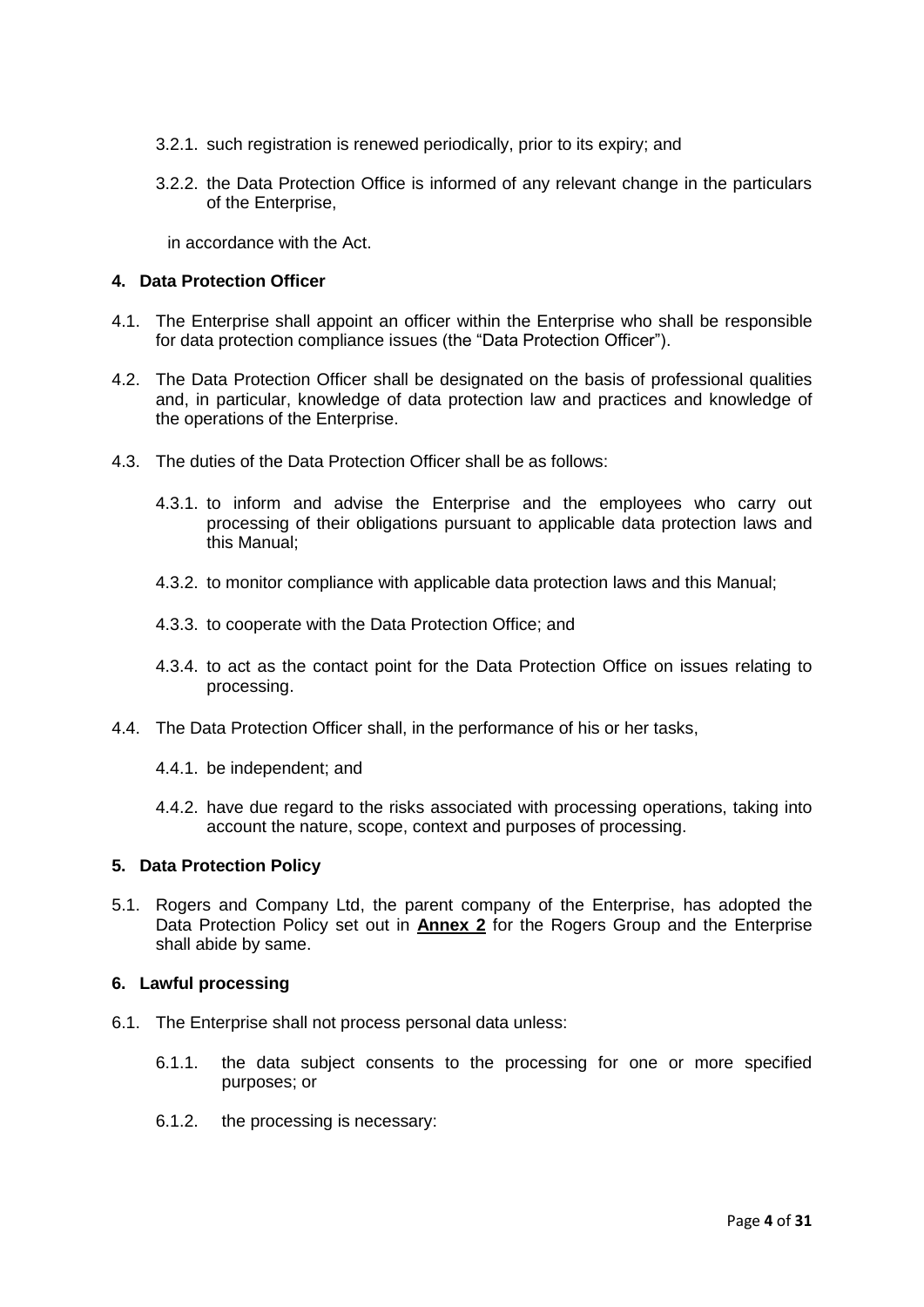- 6.1.2.1. for the performance of a contract to which the data subject is a party or in order to take steps at the request of the data subject before entering into a contract;
- 6.1.2.2. for compliance with any legal obligation to which the Enterprise is subject;
- 6.1.2.3. for the purpose of historical, statistical or scientific research; or
- 6.1.2.4. for such other lawful purpose as may be authorised by law.

#### **7. Collection of personal data**

- 7.1. The Enterprise shall not collect Personal data unless:
	- 7.1.1. it is done for a lawful purpose connected with a function or activity of the Enterprise; and
	- 7.1.2. the collection of the Personal data is necessary for that purpose.
- 7.2. The purposes for which the Enterprise shall collect Personal data shall be as follows:
	- 7.2.1. to provide services to its clients;
	- 7.2.2. to enter into contractual relationships with suppliers and service providers and execute such contracts;
	- 7.2.3. to keep a database of clients and potential clients to communicate with in respect of its services and matters related thereto;
	- 7.2.4. to comply with its legal obligations towards authorities, including the Mauritius Revenue Authority, the Registrar of Companies and the regulators;
	- 7.2.5. to keep a database of candidates who have sent CVs to the Enterprise, for potential future use;
	- 7.2.6. to keep appropriate employment-related information on employees;
	- 7.2.7. to provide facilities and benefits to its employees;
	- 7.2.8. for security purposes;
	- 7.2.9. to generate statistics and reports on different aspects of its business; and
	- 7.2.10. for such other purposes as may be related, directly or indirectly, to its business activities.
- 7.3. When collecting personal data directly from a data subject, the Enterprise shall, at the time of collecting the personal data, ensure that the data subject is informed of the following, unless the data subject is already in possession of such information:
	- 7.3.1. the identity and contact details of the Enterprise and the Data Protection Officer;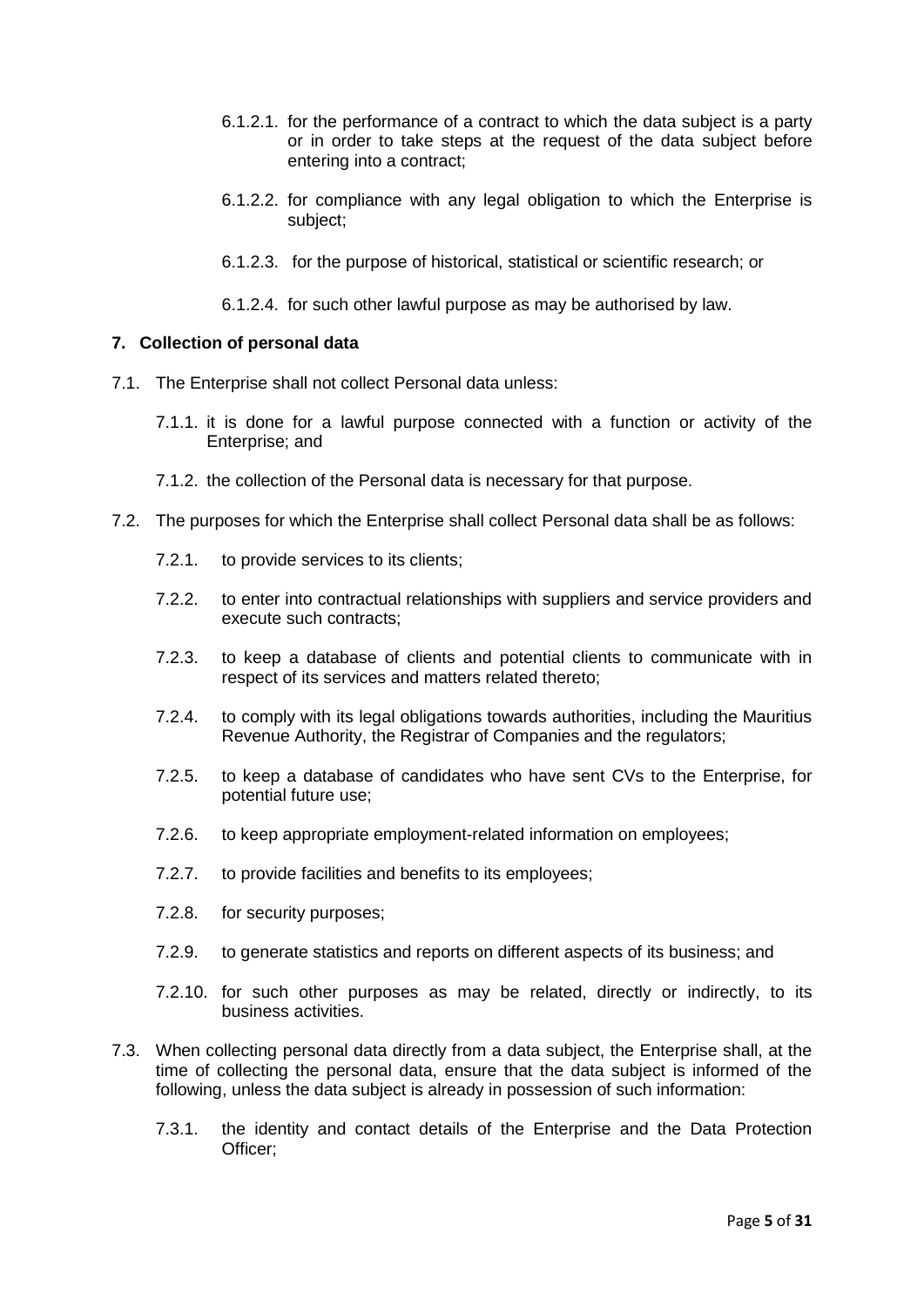- 7.3.2. the purpose for which the data is being collected;
- 7.3.3. the intended recipients of the data;
- 7.3.4. whether or not the supply of the data by that data subject is voluntary or mandatory;
- 7.3.5. the existence of the right to withdraw consent at any time, without affecting the lawfulness of processing based on consent before its withdrawal;
- 7.3.6. the existence of the right to request from the Enterprise access to and rectification, restriction or erasure of personal data concerning the data subject or to object to the processing;
- 7.3.7. the existence of automated decision making, including profiling, and information about the logic involved, as well as the significance and the envisaged consequences of such processing for the data subject;
- 7.3.8. the period for which the personal data shall be stored;
- 7.3.9. the right to lodge a complaint with the Data Protection Commissioner (as defined in the Act);
- 7.3.10. where applicable, that the Enterprise intends to transfer personal data to another country and on the level of suitable protection afforded by that country; and
- 7.3.11. any further information necessary to guarantee fair processing in respect of the data subject's personal data, having regard to the specific circumstances in which the data is collected.
- 7.4. In order to inform data subjects of the matters set out at paragraph 7.3 above, the Enterprise shall:
	- 7.4.1. adopt the Data Protection Notice set out in **Annex 3** (the "Notice"), which provides for the said matters;
	- 7.4.2. display the Notice on its website;
	- 7.4.3. add a link to the Notice in all emails emanating from the Enterprise and/or its employees, encouraging the recipients of the said emails to consult the Notice;
	- 7.4.4. use its best endeavours to add a clause in all agreements to which the Enterprise is a party (including employment contacts) referring to the Notice (with a link to where the Notice may be consulted) and providing that personal data is collected by the Enterprise in accordance with the said Notice; and
	- 7.4.5. add a reference to the Notice (with a link to where the Notice may be consulted) on:
		- 7.4.5.1. all documents used by the Enterprise to collect personal data, including contact forms, forms to be filled by employees, clients or suppliers, quotations sent to clients, and so on; and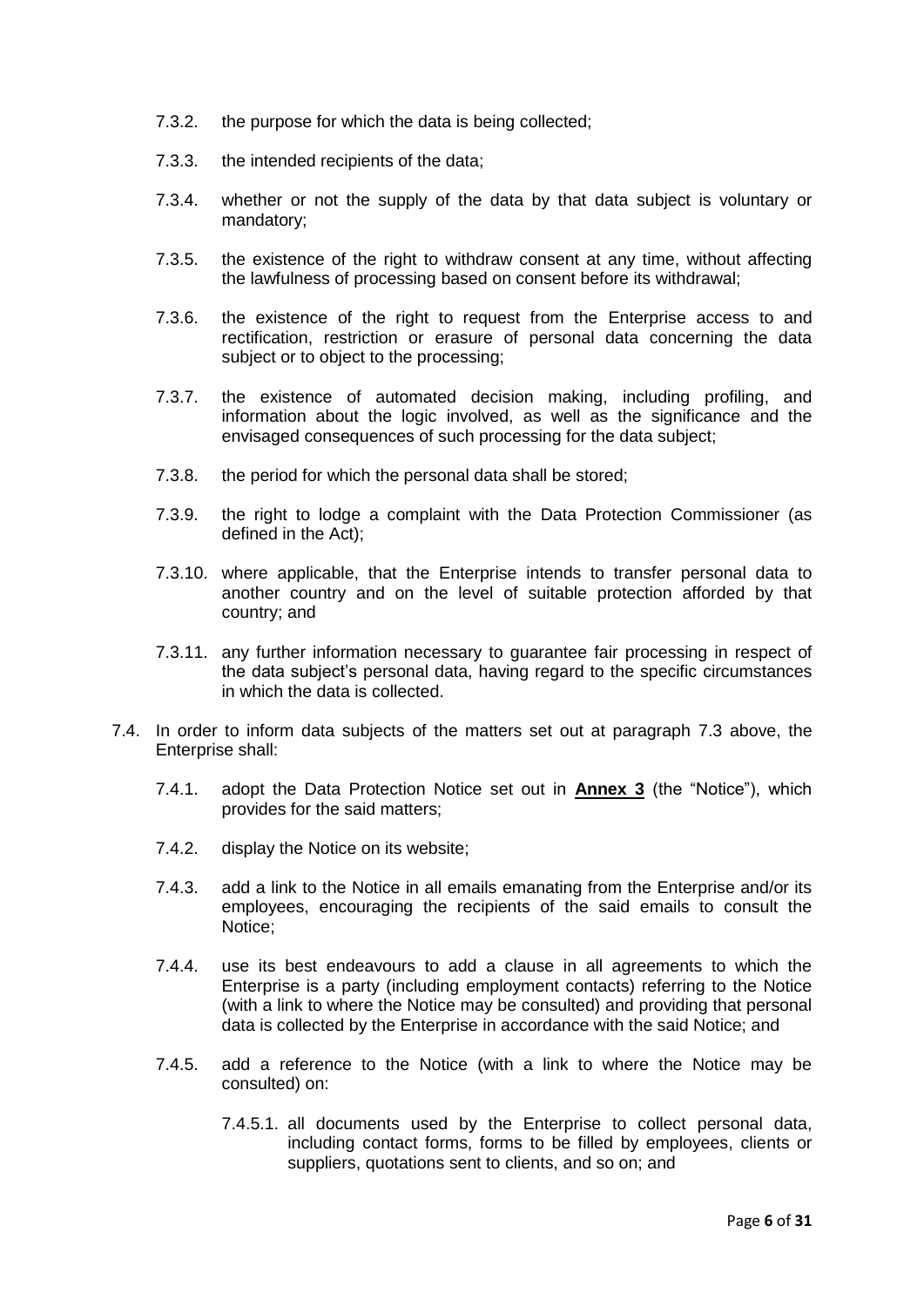7.4.5.2. social media platforms used by the Enterprise to collect personal information.

#### **8. Personal data of children**

- 8.1. The Enterprise shall not knowingly process the personal data of a child below the age of 16 years unless consent is given by the child's parent or guardian.
- 8.2. Where the personal data of a child below the age of 16 years is involved, the Enterprise shall make every reasonable effort to verify that consent has been given or authorised, taking into account available technology.

#### **9. Personal data breach**

- 9.1. A personal data breach is a breach of security leading to the accidental or unlawful destruction, loss, alteration, unauthorised disclosure of, or access to, personal data transmitted, stored or otherwise processed by the Enterprise.
- 9.2. In the case of a personal data breach, the Enterprise shall forthwith inform the Data Protection Officer who shall, without undue delay and, where feasible, not later than 72 hours after having become aware of it, notify the personal data breach to the Data Protection Commissioner by filling the notification of personal data breach form set out in **Annex 4** and sending same to the Data Protection Commissioner.
- 9.3. Where, in the opinion of the Data Protection Officer, the personal data breach is likely to result in a high risk to the rights and freedoms of a data subject, the Enterprise shall inform the data subject of the personal data breach and provide a copy of the notification of personal data breach form sent to the Data Protection Commissioner to the data subject.
- 9.4. The communication of a personal data breach to the data subject shall not be required where:
	- 9.4.1. the Enterprise has implemented appropriate technical and organisational protection measures, and those measures were applied to the personal data affected by the breach, in particular, those that render the data unintelligible to any person who is not authorised to access it, such as encryption;
	- 9.4.2. the Enterprise has taken subsequent measures to ensure that the high risk to the rights and freedoms of the data subject referred to above is no longer likely to materialise; or
	- 9.4.3. it would involve disproportionate effort and the Enterprise has made a public communication or similar measure whereby data subject is informed in an equally effective manner.

#### **10. Duty to destroy personal data**

- 10.1. Where the purpose for keeping personal data has lapsed, the Enterprise shall destroy the data as soon as is reasonably practicable thereafter.
- 10.2. The purpose for keeping personal data shall not be deemed to have lapsed for as long as processing such personal data is necessary: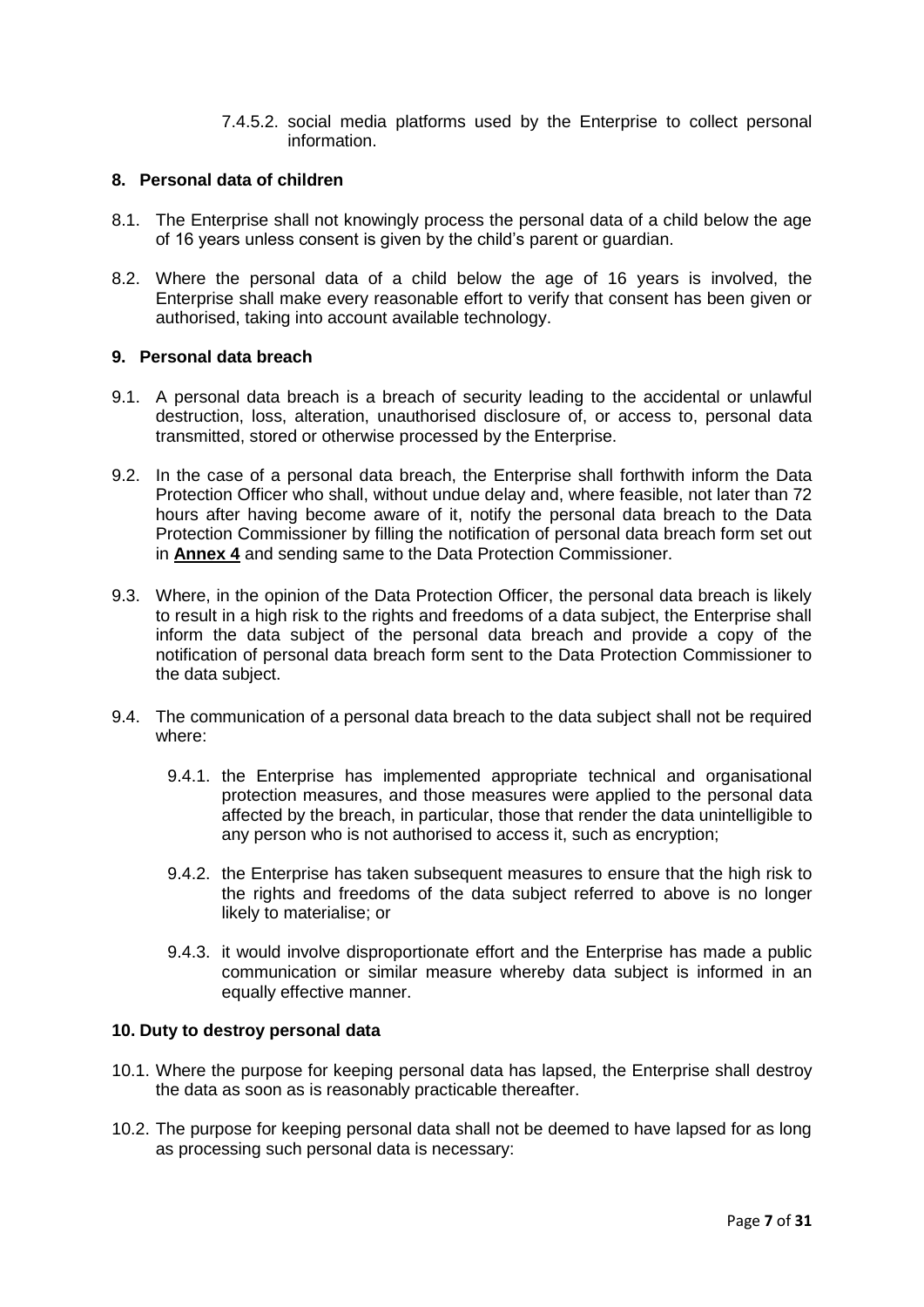- 10.2.1.for the Enterprise to fulfil the purposes it collected it for;
- 10.2.2.for the performance of any contract which may exist between the Enterprise and the data subject;
- 10.2.3.for the Enterprise to share with the data subject the latest news regarding the Enterprise and its services;
- 10.2.4.for the Enterprise to keep a record of the preferences of the data subject in order to service him again on future occasions;
- 10.2.5.for the Enterprise to satisfy any legal requirement, including statutory reporting obligations;
- 10.2.6.for the keeping of adequate records for historical, financial or statistical purposes;
- 10.2.7.for security purposes;
- 10.2.8.for the prevention of fraud and abuse; and
- 10.2.9.for the Enterprise to defend or enforce its rights.
- 10.3. The legal prescription period in Mauritius (i.e. the period during which one party may sue another after the happening of an event) is 10 years for non-immovable-propertyrelated matters. Depending on the nature of the Enterprise's relationship with the data subject, the Enterprise may, in this context, choose to keep personal data for at least the legal prescription period in order for it to defend or enforce its rights.
- 10.4. In some circumstances, the Enterprise may anonymise personal data by pseudonymisation or encryption, such that the personal data can no longer be associated with data subjects, for research or statistical purposes, in which case the Enterprise may use this information indefinitely without further notice to the data subject.

#### **11. Security of processing**

- 11.1. The Enterprise shall use its best endeavours to implement the security and organisational measures set out in **Annex 5** for the prevention of unauthorised access to, the alteration of, the disclosure  $\overline{of}$ , the accidental loss of and the destruction of the data within its control.
- 11.2. In addition, the Enterprise shall abide by and implement the measures set out in any IT or Information Security Policy adopted by Rogers and Company Ltd for the Rogers Group from time to time.

#### **12. Record of processing operations**

- 12.1. The Enterprise is required, as per law, to keep a record of all processing operations under its responsibility.
- 12.2. The matters pertaining to which records must be kept are described in detail in the Notice (**Annex 3**) and at paragraph 11 of the Manual.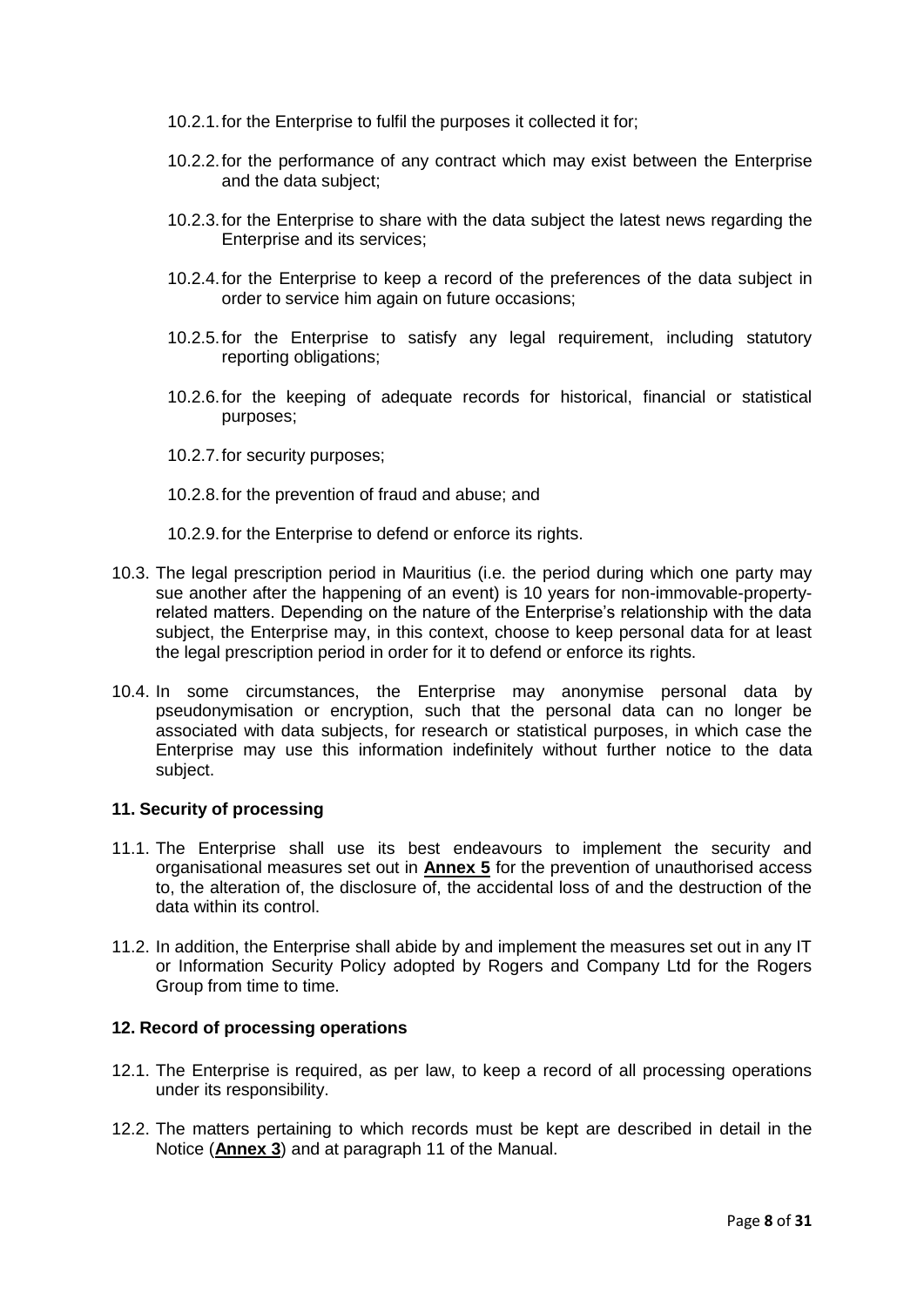#### **13. Data protection impact assessment**

- 13.1. The Enterprise shall carry out an assessment of the impact of the envisaged processing operations on the protection of personal data where the following processing operations are carried out:
	- 13.1.1.a systematic and extensive evaluation of personal aspects relating to individuals which is based on automated processing, including profiling, and on which decisions are based that produce legal effects concerning the individual or significantly affect the individual;
	- 13.1.2.processing on a large scale of special categories of data;
	- 13.1.3.a systematic monitoring of a publicly accessible area on a large scale; or
	- 13.1.4.any other processing operations for which consultation with the Data Protection Office is required.
- 13.2. The assessment shall be carried out as follows:
	- 13.2.1.Management shall fill the Data Protection Impact Assessment Form set out in **Annex 6**;
	- 13.2.2.Management shall then send the filled-in Data Protection Impact Assessment Form to the Data Protection Officer, who shall review same and add his comments therein. The Data Protection Officer may seek the assistance of Rogers Legal for same; and
	- 13.2.3.the Data Protection Impact Assessment Form, with the comments of the Data Protection Officer, shall then be sent to the Head of Internal Audit & Risk Management of Rogers and Company Ltd for his review.
- 13.3. Where upon reviewing the Data Protection Impact Assessment Form the Head of Internal Audit & Risk Management is of the opinion that the envisaged processing operations are by virtue of their nature, scope or purposes, likely to present a high risk:
	- 13.3.1.he shall inform Management of same; and
	- 13.3.2.the Enterprise shall consult the Data Protection Office prior to processing personal data in order to mitigate the risks involved for the data subjects.

#### **14. Transfer of personal data outside Mauritius**

- 14.1. The Enterprise shall not transfer personal data outside Mauritius unless:
	- 14.1.1.it has obtained the prior approval of the Data Protection Commissioner;
	- 14.1.2.it has obtained the consent of the data subject; or
	- 14.1.3.the transfer is necessary:
		- 14.1.3.1. for the performance of a contract between the data subject and the Enterprise or the implementation of pre-contractual measures taken at the data subject's request;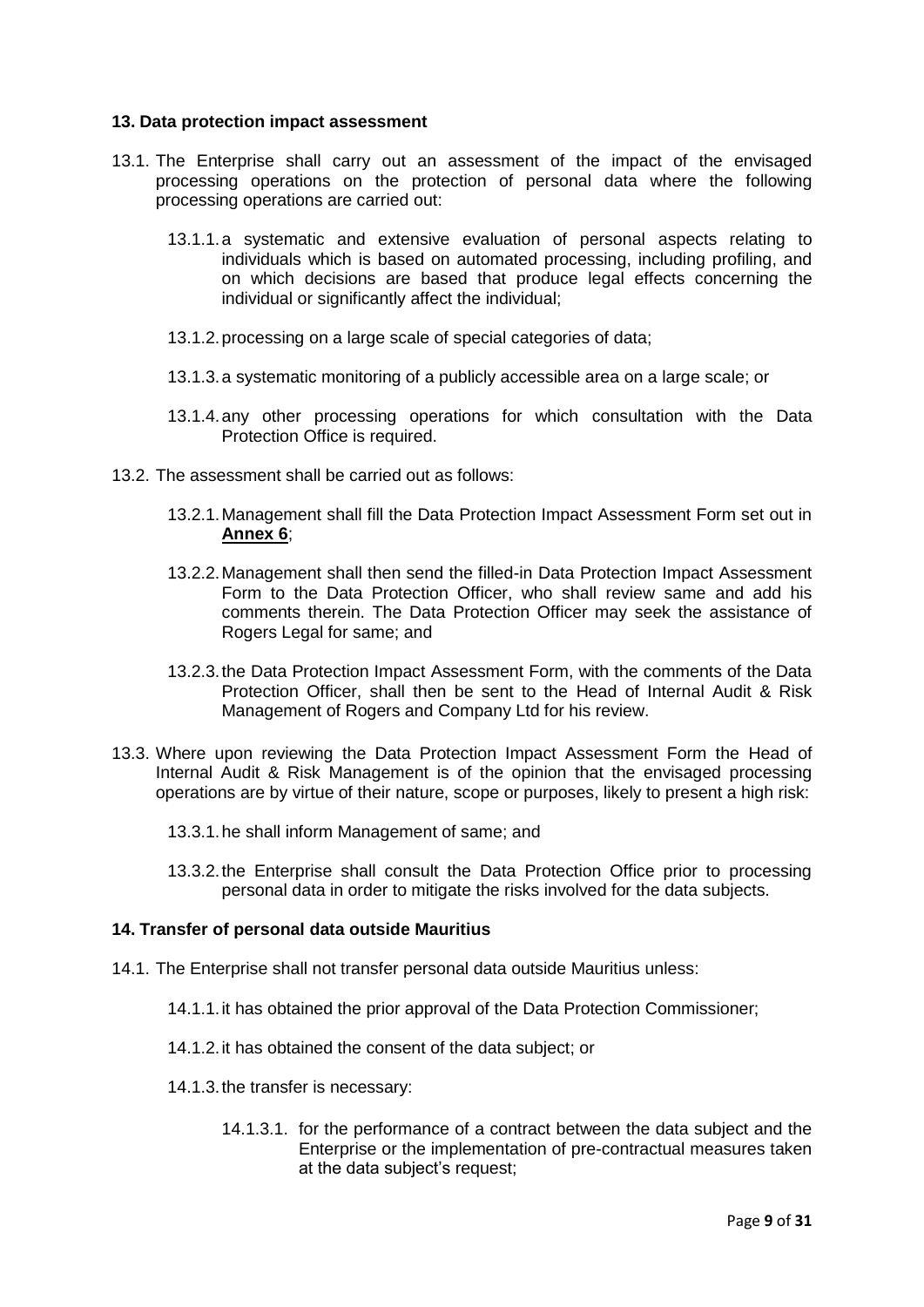- 14.1.3.2. for the conclusion or performance of a contract concluded in the interest of the data subject between the Enterprise and another person;
- 14.1.3.3. for the establishment, exercise or defence of a legal claim; or
- 14.1.3.4. for such other purpose as may be authorised by law.

#### **15. Access to personal data**

- 15.1. Where the Enterprise receives a reasonable written request from a data subject to confirm whether the Enterprise is processing his personal data and/or to forward a copy of the data to him, the Enterprise shall, through the Data Protection Officer, comply with the request, subject to the exceptions and provisos set out below, in the following manner:
	- 15.1.1.within a period of 3 business days from the date on which it receives the request, the Enterprise shall inform the data subject that his request has been received and is being processed;
	- 15.1.2.within a period of 10 business days from the date on which it receives the request, the Enterprise shall send to the data subject:
		- 15.1.2.1. a copy of the Data Protection Notice; and
		- 15.1.2.2. the information set out in **Annex 7** in respect of the personal data of the data subject.
- 15.2. Where the request is made verbally, the Enterprise shall request the data subject to confirm same in writing.
- 15.3. A request shall be considered reasonable where:
	- 15.3.1.it is the first time such a request is being made by the data subject; or
	- 15.3.2.at least 12 months have elapsed since the last similar request made by the data subject; or
	- 15.3.3.since the last similar request made by the data subject, there has been a change in the personal data of the data subject being processed or the processing operations relating to same.
- 15.4. Where the Enterprise receives an unreasonable request, or where the Enterprise is unable to determine whether a request is reasonable, it shall forthwith refer the matter to Rogers Legal for advice on how to proceed.
- 15.5. Where the Enterprise has any doubt concerning the identity of a person making a request, it shall request the data subject to provide a copy of his national identity card or passport before processing the request. Where the Enterprise still cannot establish the identity of the person making the request, it shall refer the matter to Rogers Legal for advice on how to proceed.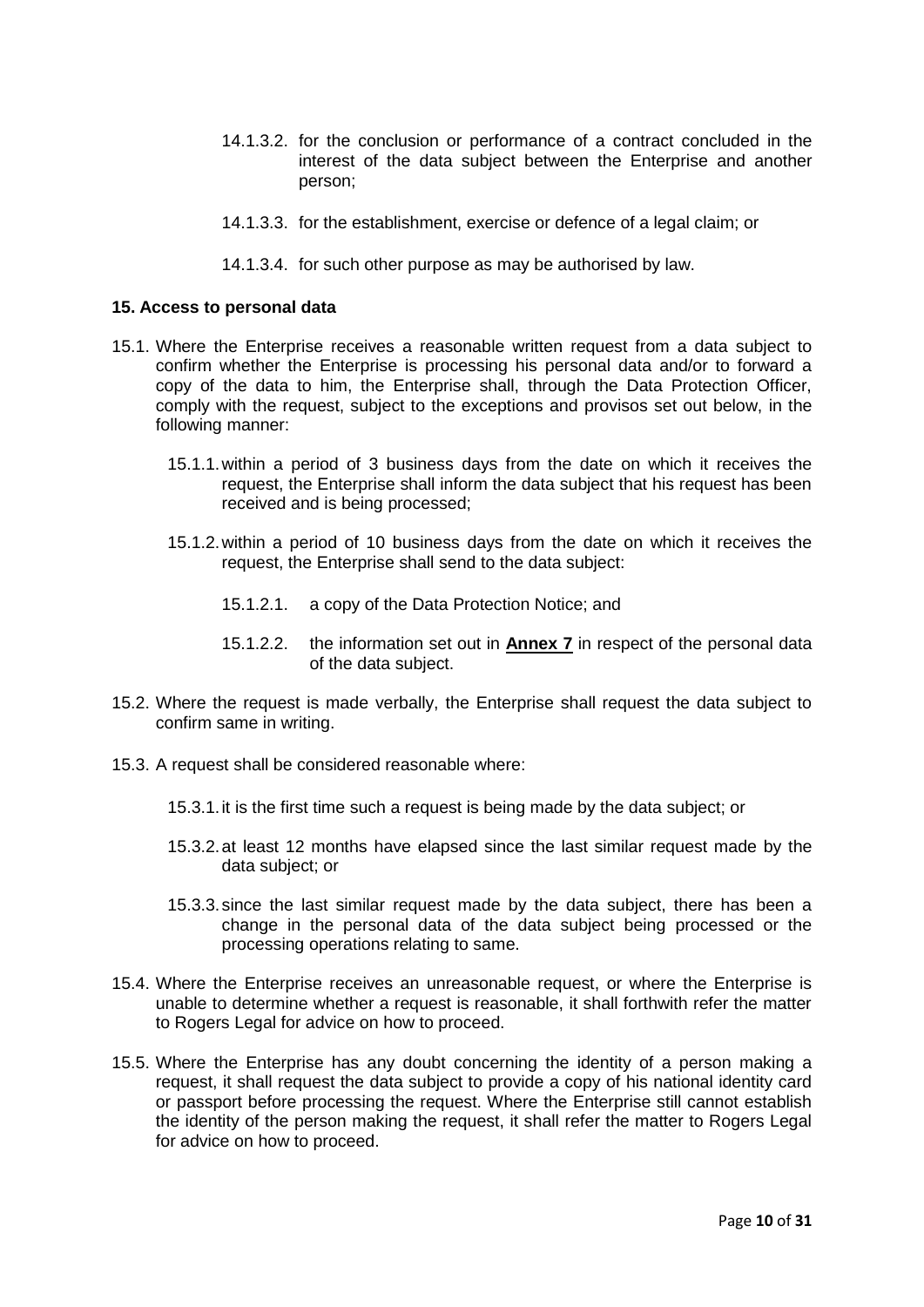#### **16. Rectification of personal data**

16.1. On being notified in writing of the inaccuracy or incompleteness of personal data by a data subject to whom such data pertains, the Enterprise shall notify the Data Protection Officer and cause the data to be rectified or completed within 10 business days. Where such notification is made verbally, the Enterprise shall request the data subject to confirm same in writing before proceeding further.

#### **17. Erasure of personal data**

- 17.1. The Enterprise shall notify the Data Protection Officer and cause personal data to be erased from its records where:
	- 17.1.1.the data subject withdraws his consent or objects to the personal data being processed; and
	- 17.1.2.there is no other legal ground or overriding legitimate grounds for processing the personal data.
- 17.2. Where the Enterprise has made the personal data public, he shall take all reasonable steps to inform third parties processing such data, that the data subject has requested the erasure of any links to, or copy or replication of, that personal data.
- 17.3. The Enterprise shall not be required to erase personal data where the processing of personal data is necessary:
	- 17.3.1.for reasons of public interest in the field of public health;
	- 17.3.2.for the purpose of historical, statistical or scientific research;
	- 17.3.3.for compliance with a legal obligation to process the personal data to which the Enterprise is subject; or
	- 17.3.4.for the establishment, exercise or defence of a legal claim.
- 17.4. The Enterprise shall inform the data subject in writing whether:
	- 17.4.1.the personal data has been erased; or
	- 17.4.2.the Enterprise has elected not to erase the personal data and the reasons for such decision.
- 17.5. Where the Data Protection Officer is unable to determine whether personal data should be erased upon a request being made by a data subject, he shall refer the matter to Rogers Legal.

#### **18. Direct marketing**

18.1. The Enterprise shall not process personal data for direct marketing if the data subject objects to same.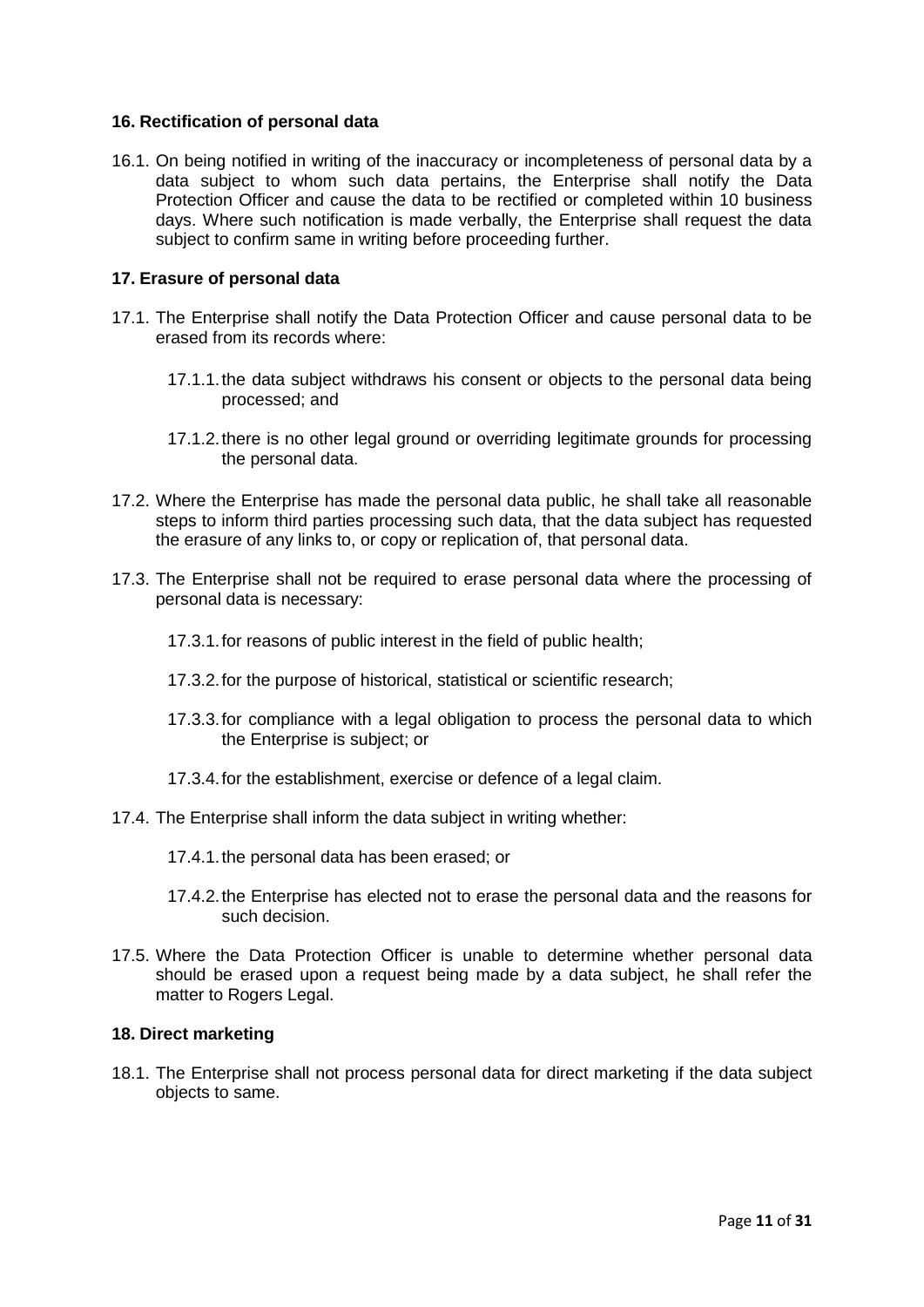#### **19. Data Protection Register**

- 19.1. The Data Protection Officer shall keep a Data Protection Register, in a format similar to the format set out in **Annex 8**, where he shall record the following matters, including the manner in which such matters have been dealt with:
	- 19.1.1.personal data breaches;
	- 19.1.2.data protection impact assessments;
	- 19.1.3.requests for access to personal data;
	- 19.1.4.requests for rectification of personal data;
	- 19.1.5.requests for erasure of personal data;
	- 19.1.6.objections to processing for direct marketing purposes; and
	- 19.1.7.such other relevant matters relating to the processing of personal data.

The Data Protection Register shall be tabled at a meeting of the board of directors of the Enterprise once every year, or at such other interval as may be determined by the board.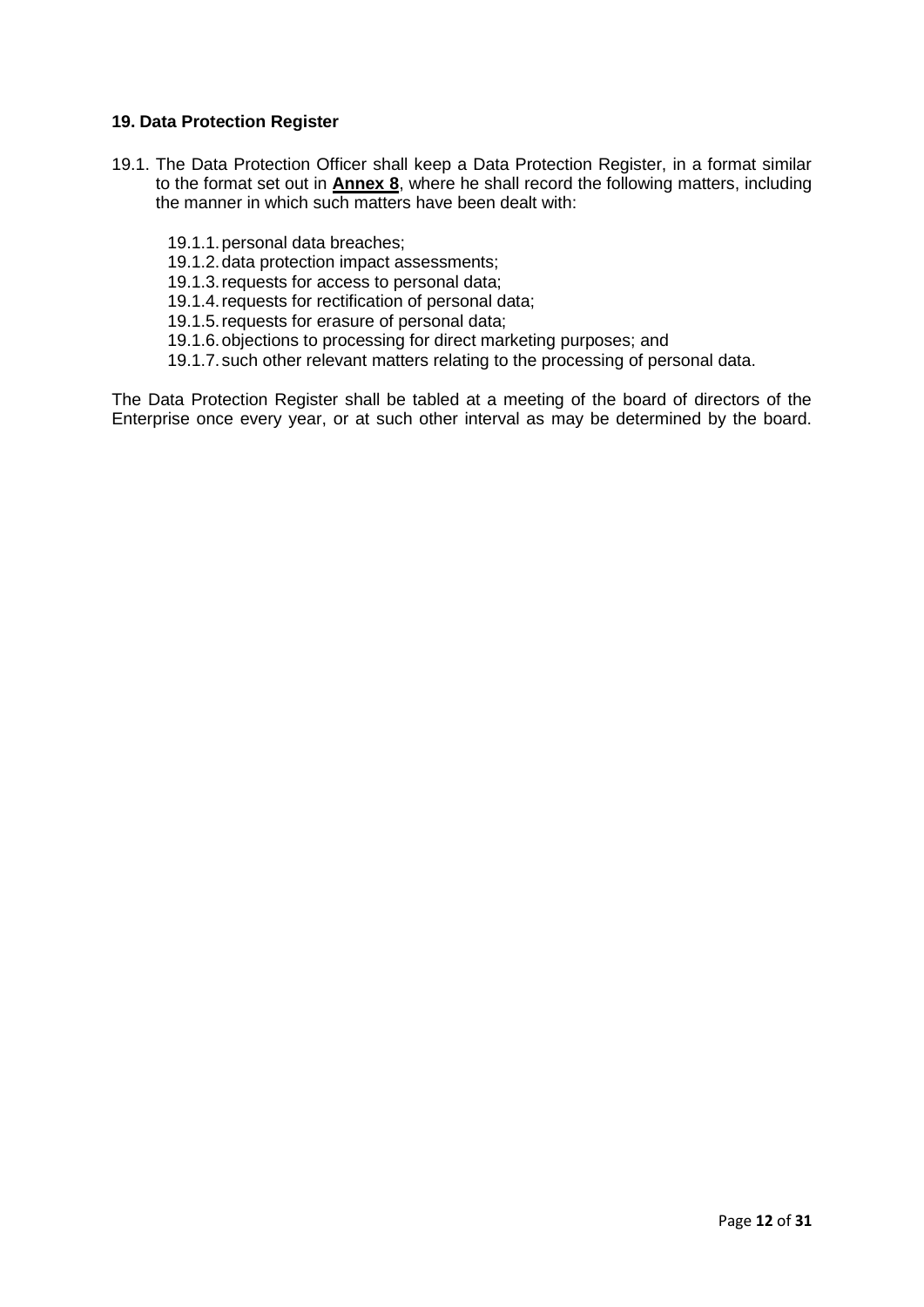# **The List of entities that form part of the Enterprise**

| <b>Entity</b>                 | <b>Business Activity</b>                                                                                                                                                                                                                                          |
|-------------------------------|-------------------------------------------------------------------------------------------------------------------------------------------------------------------------------------------------------------------------------------------------------------------|
| <b>VLH Ltd</b>                | Tourism and hospitality                                                                                                                                                                                                                                           |
| Veranda<br><b>Tamarin Ltd</b> | - Wholesale trade<br>- Transport by road<br>- General retailer<br>- Owns hotels<br>- Owns and manages fitness centres<br>- Restaurants (including liquor & other alcoholic beverages) with<br>entertainment<br>- Retail sale of other goods in specialised stores |
| Heritage Golf<br>Club Ltd     | - Wholesale trade<br>- Retail sale of other goods in specialised stores                                                                                                                                                                                           |
| <b>VLH Training</b><br>Ltd    | - Training Institution / (Education)                                                                                                                                                                                                                              |
| Seven Colours<br>Spa Lt       | - Distributor of general merchandise<br>- Tourism                                                                                                                                                                                                                 |
| Heritage<br>Events Co Ltd     | - Business/Professional and Management Consultancy Service (including<br>medical and para-medical practitioners and optician) (Firm)                                                                                                                              |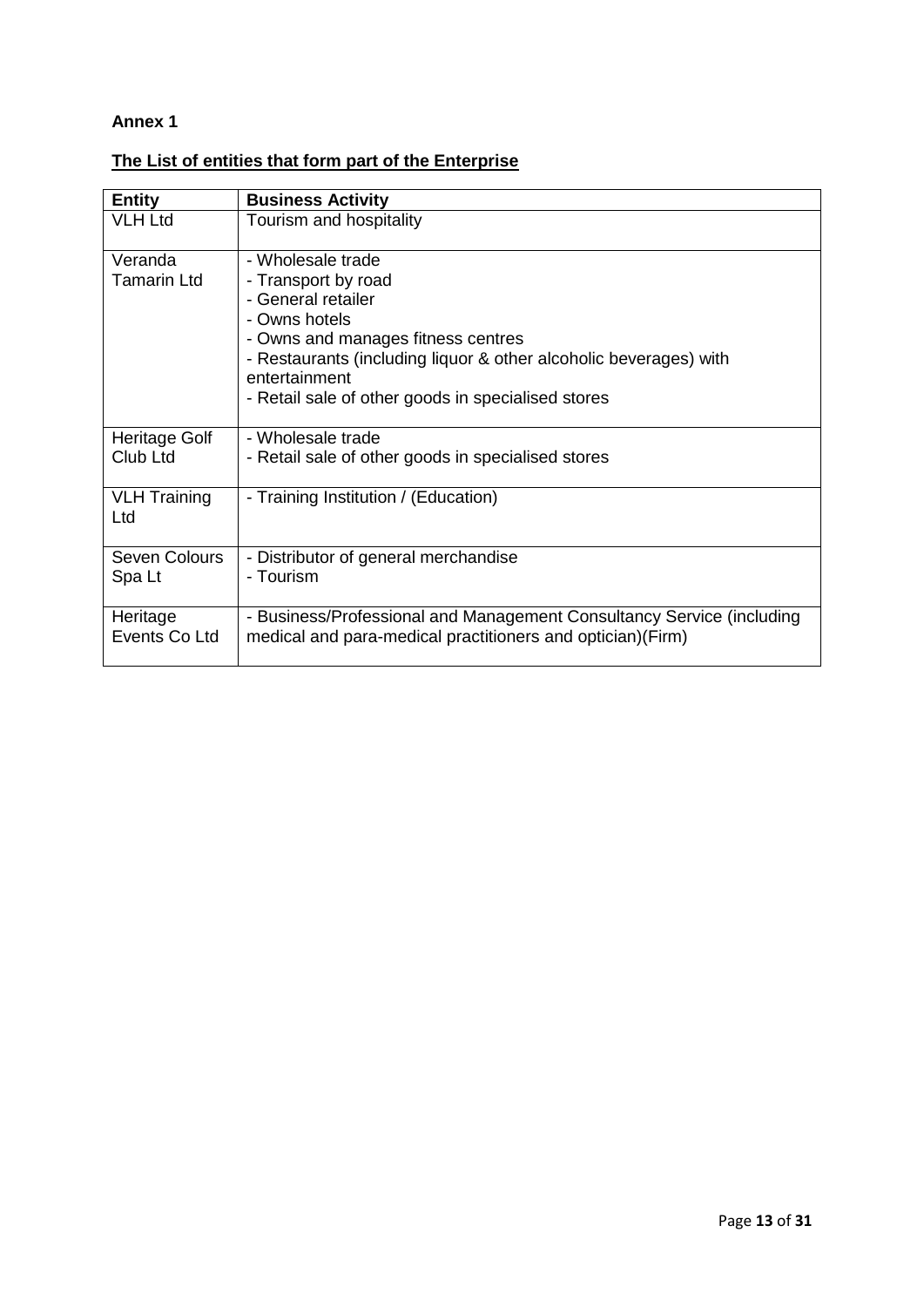#### **The Data Protection Policy**

We, the data controllers and data processors of the Rogers Group**:**

#### *Shall endeavour to:*

- Ensure that we are duly registered as controllers and/or processors with the Data Protection Commissioner.
- Ensure that personal data is:
	- $\triangleright$  processed lawfully, fairly and in a transparent manner;
	- $\triangleright$  collected for explicit, specified and legitimate purposes;
	- $\geq$  adequate, relevant and limited to what is necessary in relation to the purposes for which it is processed;
	- $\triangleright$  accurate and, where necessary, kept up to date;
	- $\triangleright$  kept in a form which permits identification of data subjects for no longer than is necessary for the purposes for which the personal data is processed; and
	- $\triangleright$  processed in accordance with the rights of data subjects.
- Inform data subjects of all relevant matters relating to the collection of their personal data, including the purpose for which the data is being collected and the period for which the data will be stored.
- Adopt policies and implement appropriate technical and organisational measures so as to ensure that the processing of personal data is performed in accordance applicable data protection legislation.
- Maintain a record of all processing operations under our responsibility.
- On the written request of a data subject, provide confirmation to him as to whether or not personal data relating to him is being processed and forward to him a copy of the data.
- On being informed of the inaccuracy of personal data by a data subject to whom such data pertains, cause the data to be rectified without undue delay.
- Destroy, as soon as reasonably practicable, personal data where the purpose for which the data was collected has lapsed.
- Notify the Data Protection Commissioner and the relevant data subjects, where applicable, of any personal data breach in a timely manner.

Where processing operations are likely to result in a high risk to the rights and freedoms of data subjects, carry out, prior to the processing, an assessment of the impact of the envisaged processing operations on the protection of personal data.

#### *Shall endeavour not to:*

• Collect personal data unless: (a) it is done for a lawful purpose connected with one of our functions or activities; and (b) the collection of the data is necessary for that purpose.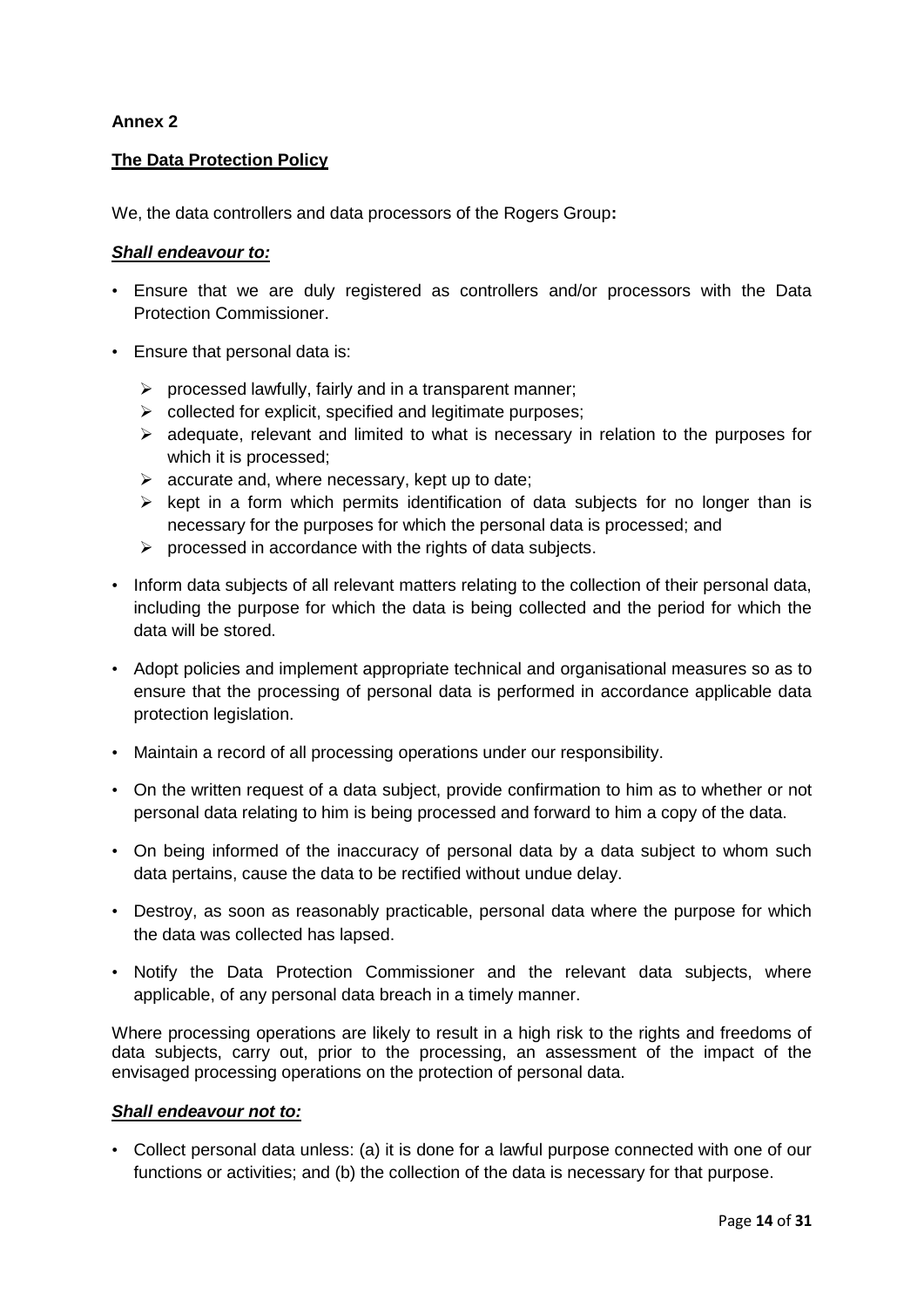- Process personal data unless:
	- $\triangleright$  the data subject consents to the processing; or
	- $\triangleright$  the processing is necessary:
		- $\circ$  for the performance of a contract to which the data subject is a party or in order to take steps at the request of the data subject before entering into a contract;
		- $\circ$  for compliance with any legal obligation to which we are subject;
		- $\circ$  for the legitimate interests pursued by us, except if the processing is unwarranted in any particular case having regard to the harm and prejudice to the rights and freedoms or legitimate interests of the data subject; or
		- o for such other purpose as may be authorised by law.
- Process the personal data of a data subject who has objected in writing to such processing unless we demonstrate compelling legitimate grounds for the processing which override the data subject's interests, rights and freedoms or for the establishment, exercise or defence of a legal claim.
- Process the personal data of a child below the age of 16 years unless consent is given by the child's parent or guardian.
- Transfer personal data to another country:
	- $\triangleright$  unless we have provided to the Data Protection Commissioner proof of appropriate safeguards with respect to the protection of the personal data;
	- $\triangleright$  unless the data subject has given explicit consent to the proposed transfer;
	- $\triangleright$  the transfer is necessary for the performance of a contract between us and the data subject or the implementation of pre-contractual measures taken at the data subject's request; or
	- $\triangleright$  in such other circumstances as may be allowed by law.
- Without lawful excuse, disclose personal data in any manner that is incompatible with the purpose for which such data has been collected.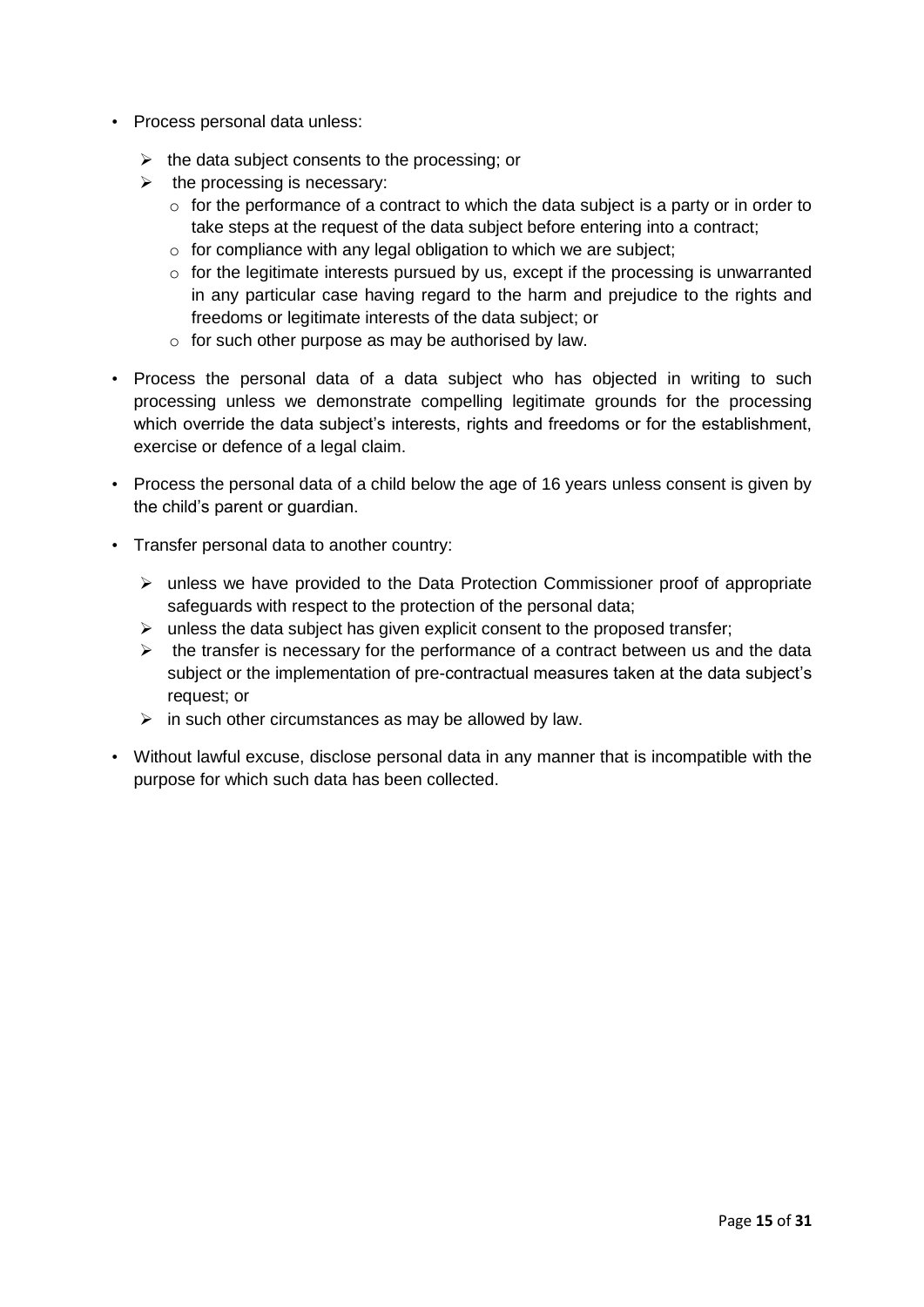#### **The Data Protection Notice**

#### **DATA PROTECTION NOTICE**

#### **Purpose**

In our dealings with you, we are called upon to process your personal data. The purpose of this Data Protection Notice is to explain to you:

- 1. Who we are and how we may be contacted;
- 2. The categories of personal data we collect;
- 3. The purpose for which we collect your personal data and the lawful basis for such collection;
- 4. The intended recipients of the personal data;
- 5. Whether the supply of personal data is voluntary or mandatory;
- 6. Your rights relating to your personal data being processed by us;
- 7. The possible existence of automated decision making in respect of your personal data;
- 8. The period for which we will store your personal data;
- 9. Whether, and in what circumstances, we may transfer your personal information to another country, and the safeguards we have put in place in relation to such transfer; and
- 10. How we conduct direct marketing.

#### **Application**

This Data Protection Notice applies to any processing of your personal information by us, whether such information is provided to us through our website, by email, through the filling of forms (including employment-related ones), through the exchange of contractual documents, by letter or fax, verbally, or through any other means.

By entering into a business relationship with us, or by providing your personal data to us, you confirm that you are agreeable to the processing of your personal data in accordance with the terms of this Data Protection Notice.

#### **Technical terms**

We have tried to use simple and plain English as far as possible in this Data Protection Notice. However, data protection is a complex subject and the use of technical terms from time to time is inevitable. We have therefore set out below definitions of the technical terms we have used in this document:

*"Personal data": Any data which allows or could allow us to identify you.*

*"Processing": Any manipulation of personal data, including collection, recording, organisation, structuring, storage, adaptation or alteration, retrieval, consultation, use, disclosure by transmission, dissemination or otherwise making available, alignment or combination, restriction, erasure or destruction.*

#### **1. Who we are and how we may be contacted**

Details about us and how we may be contacted are set out in the table found in the schedule of this Data Protection Notice (the **"Information Table"**).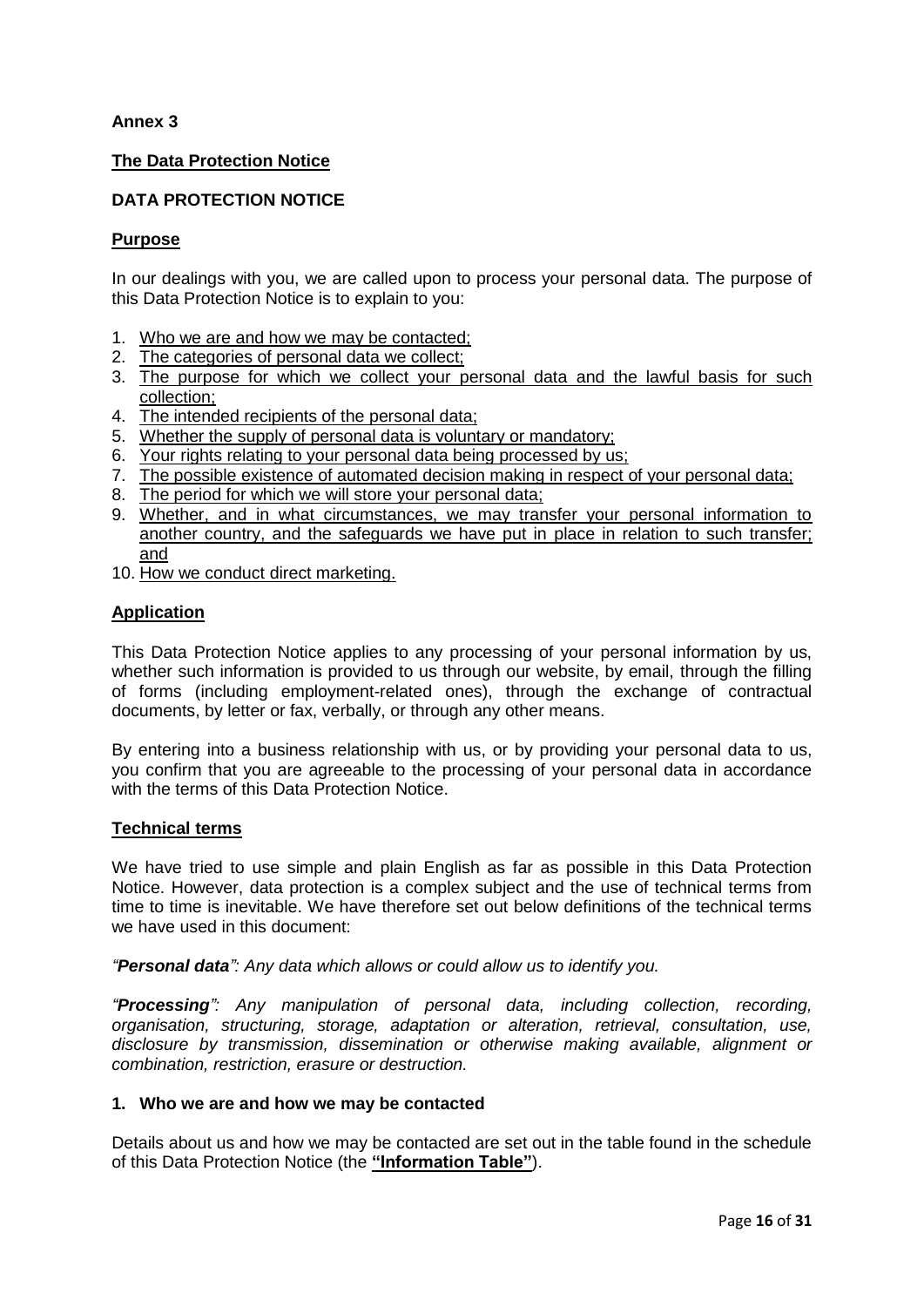We have appointed a Data Protection Officer to monitor the adherence to data protection principles within our organisation. His name and contact details are also set out in the Information Table. You may wish to contact him if you have any query regarding this Data Protection Notice or any other matter relating to your personal data.

#### **2. The categories of personal data we collect**

#### 2.1. Categories

The categories of personal data we collect are set out in the Information Table.

While we have attempted to make the list as exhaustive as possible, there is a possibility we may have omitted come categories due to the complexity of our organisation and the intricacies of our operations.

We encourage you to get in touch with our Data Protection Officer if you find that any of your personal data which we collect is not listed in this Data Protection Notice. We will then endeavour to promptly amend this Data Protection Notice accordingly.

#### 2.2. Personal data of children

We do not knowingly process data relating to a child under the age of 16, without the consent of his parents or guardians. If you are a child under the age of 16, please ensure that you (a) obtain the consent of your parents or guardians before providing such data to us; and (b) provide a record of such consent to us.

If you provide us with the personal data of another person, you are responsible for ensuring that such person is made aware of the information contained in this Data Protection Notice and that the person has given you his consent for sharing his personal data with us.

#### 2.3. Special categories of personal data

Special categories of personal data are data pertaining to racial or ethnic origin, political opinion or adherence, his religious or philosophical beliefs, membership of a trade union, physical or mental health or condition, sexual orientation, practices or preferences, genetic data or biometric data uniquely identifying someone or data relating to the commission or alleged commission of an offence.

We do not collect any of your personal data which falls within the special categories of personal data, unless:

- (a) you have consented to the processing for one or more specified purposes;
- (b) the processing is necessary:
	- (i) for the performance of a contract to which you are a party or in order to take steps at your request before entering into a contract;
	- (ii) for compliance with any legal obligation to which we are subject;
	- (iii) for the purpose of historical, statistical or scientific research; or
	- (iv) for such other legitimate purposes as may be authorised by law.

The special categories of data which we may collect, in accordance with the above terms, are set out in the Information Table.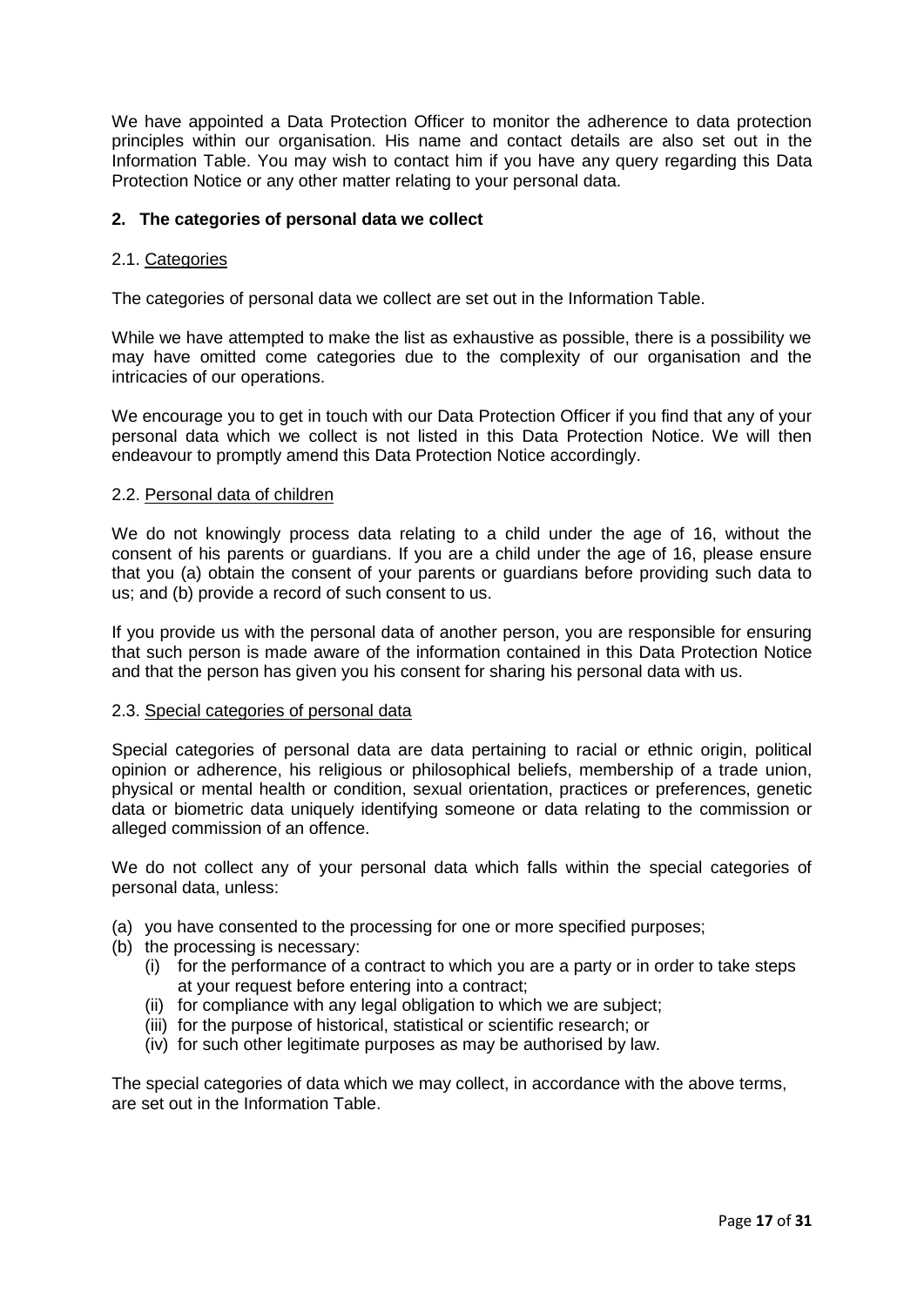#### 2.4. Cookies

Please note that we collect information via cookies and other similar technologies (such as web beacons).

Cookies are small text files that are automatically placed on your computer or mobile device when you visit a website. They are stored by your internet browser. Cookies contain basic information about your use of the internet. Your browser sends these cookies back to our website every time you visit it, so it can recognise your computer or mobile device and personalise and enhance your browsing experience.

We invite you to read our **Cookie Policy** if you wish to further understand our use of cookies in relation to your personal data.

#### **3. The purpose for which we collect personal data and the lawful basis for such collection**

#### 3.1. Purpose

We collect personal data for a number of purposes, including:

- (a) to provide services to our clients. You will find a brief description of the services we provide in the Information Table;
- (b) to enter into contractual relationships with suppliers and service providers and execute such contracts;
- (c) to keep a database of clients and potential clients to communicate with in respect of our services and matters related thereto;
- (d) to comply with our legal obligations towards authorities, including the Mauritius Revenue Authority, the Registrar of Companies and the regulators;
- (e) to keep a database of candidates who have sent CVs to us, for potential future use;
- (f) to keep appropriate employment-related information on employees;
- (g) to provide facilities and benefits to our employees;
- (h) for security purposes;
- (i) to generate statistics and reports on different aspects of our business; and
- (j) for such other purposes as may be related, directly or indirectly, to our business activities.

#### 3.2. Lawful basis

The law (a) provides that we cannot process personal data unless we have a lawful basis for such processing; and (b) lists a number of lawful bases for the processing of data.

The lawful bases which apply to our processing of your personal data are as follows:

- (a) your consent having been obtained; and/or
- (b) the processing being necessary:
	- (i) for the performance of a contract to which you are a party or in order to take steps at your request before entering into a contract with you; and/or
	- (ii) for compliance with any legal obligation to which we are subject; and/or
	- (iii) for the purpose of historical, statistical or scientific research; and/or
	- (iv) for the legitimate interests pursued by us (except if the processing is unwarranted in any particular case having regard to the harm and prejudice to your rights and freedoms or legitimate interests).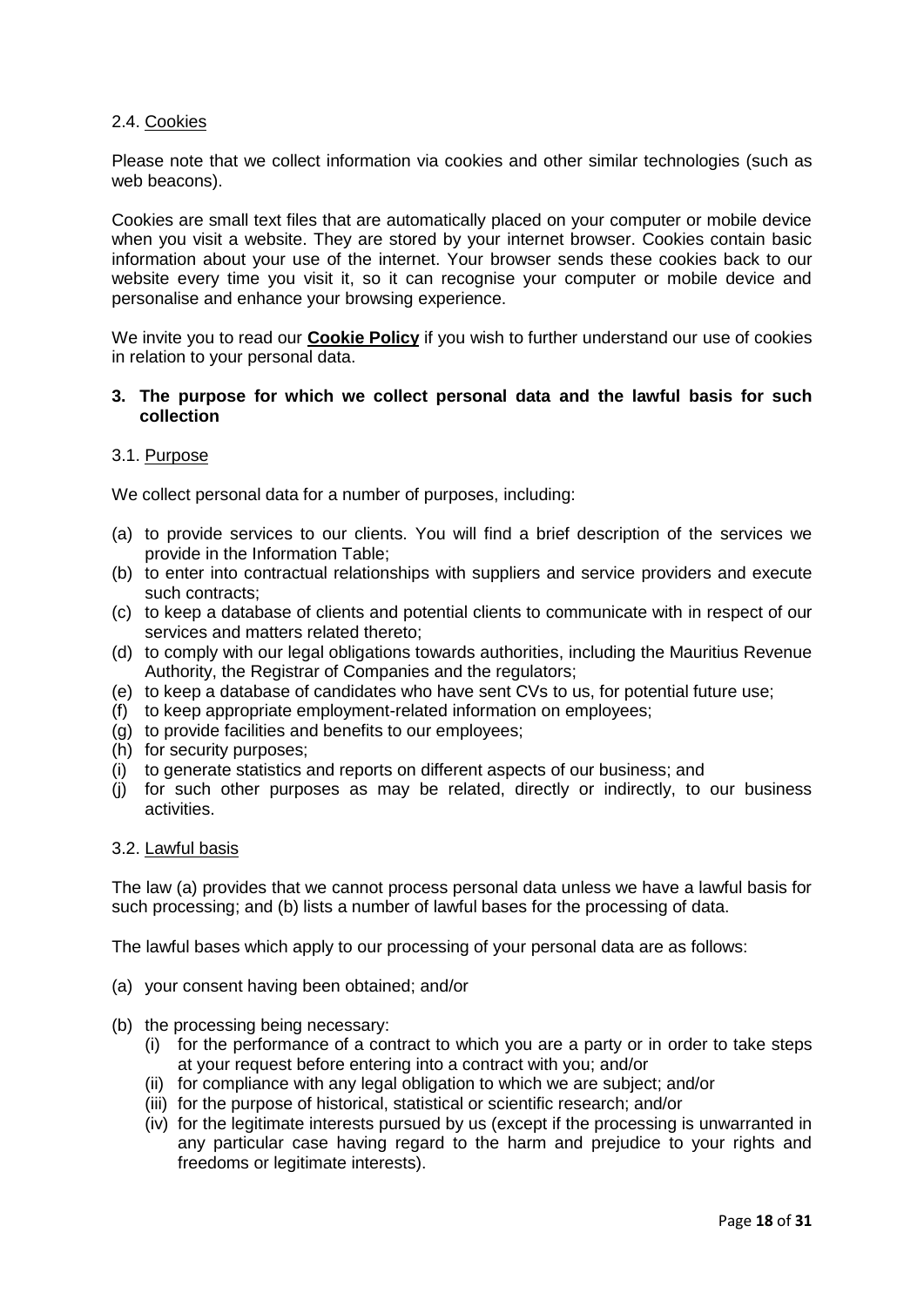#### **4. The intended recipients of the personal data**

The primary purpose of collecting your personal data is for our own uses, in connection with our business relationship with you. In this context, we may disclose your personal information to our collaborators, including our employees, consultants, advisors, directors and service providers who need to access the personal data.

However, we may also be required to disclose your personal data to third parties to comply with our legal obligations. Such third parties may include the Registrar of Companies, the Mauritius Revenue Authority, the Stock Exchange of Mauritius Ltd, the Financial Services Commission and other government authorities.

As you are aware, we form part of the Rogers Group. In this context, we may, from time to time, disclose your personal information to other companies forming part of the Rogers Group. The objective of this disclosure is to develop a centralised database of clients, which would help the Rogers Group better identify your needs and provide tailor-made packages and services to you. If you do not wish that your personal data be communicated to other companies within the Rogers Group, we encourage you to notify our Data Protection Officer as soon as possible.

#### **5. Whether the supply of personal data is voluntary or mandatory**

The provision of personal data is of course entirely voluntary. You are free to choose whether to provide your personal data to us or not. Please note however that if you choose not to provide your personal data to us, we may not be able to provide certain services to you or enter into a contractual relationship with you.

#### **6. Your rights relating to your personal data being processed by us**

The law confers upon you a number of rights relating to the personal data being processed by us. These rights are set out below. If you wish to exercise any of the said rights, we encourage you to contact our Data Protection Officer.

#### 6.1. Right to withdraw consent at any time

Where we process your personal data on the basis of your consent, you may withdraw such consent at any time. The withdrawal of your consent will not affect the lawfulness of any processing done by us prior to such withdrawal.

Please note that withdrawing your consent may result in us not being able to provide certain services to you or enter into a contractual relationship with you.

#### 6.2. Right of access

You may request a copy of the personal data we hold about you. Kindly ensure that such request is made in writing to our Data Protection Officer.

Please note that if, in our opinion, your request is manifestly excessive, we may either not attend to your request or charge a fee for attending to same.

#### 6.3. Rectification, erasure or restriction of processing

You may also, at any time, request: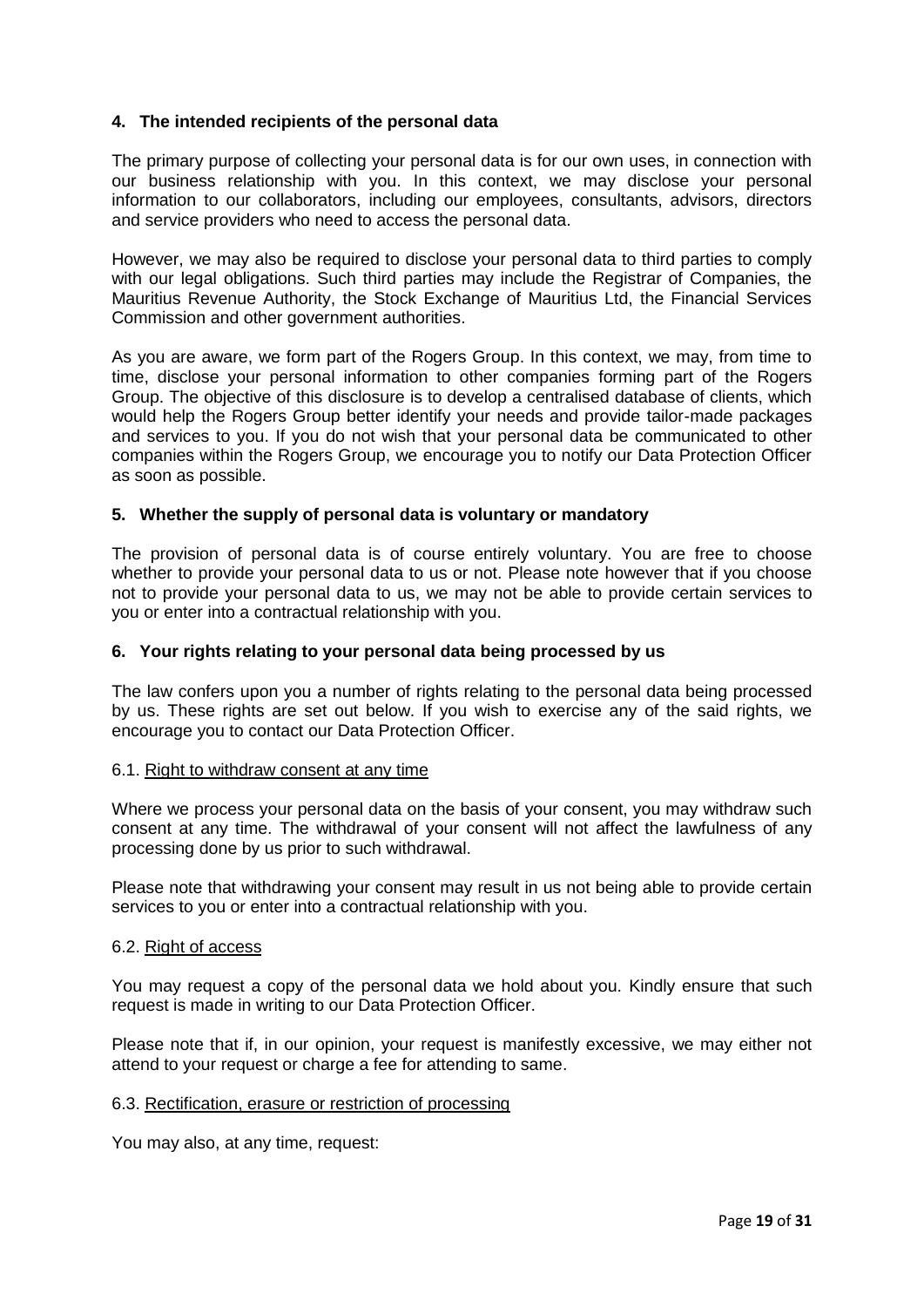- (a) to have any inaccurate personal data we hold on you corrected. This includes the right to supplement and/or update existing personal data provided to us;
- (b) that we erase any personal data we hold on you where (i) such data is no longer necessary in relation to the purpose for which it was collected or otherwise processed; (ii) you have withdrawn your consent to us holding and processing such data and there are no overriding legitimate grounds for the continued processing; or (iii) your personal data has been unlawfully processed.

You will understand that this right is not absolute and that it will not be applicable where the exceptions provided for by law apply, including where our processing of your personal data is necessary for the purpose of historical, statistical or scientific research or for compliance with a legal obligation or for the establishment, exercise or defence of a legal claim;

(c) us to restrict processing of your personal data where (i) the accuracy of your personal data is contested by you. This restriction will apply for such period as may be necessary to enable us to verify the accuracy of the data; (ii) we no longer need the personal data for the purpose of processing; (iii) you deem the processing of your personal data to be unlawful, but do not wish us to erase it; or (iv) you have objected to the processing of your data. Such restriction will apply pending verification as to our legitimate grounds to keep processing the personal data, despite your objection.

#### 6.4. Right to object

You have the right to object to our processing of your personal data at any time. Upon receiving such objection, we will stop processing your personal data, except where there are compelling legitimate grounds to continue such processing;

#### 6.5. Right to lodge a complaint

If you feel that we have not processed your personal data lawfully, please do feel free to contact us through our Data Protection Officer.

If you remain unsatisfied, you may lodge a complaint with the Data Protection Commissioner in Mauritius. Her contact details are as follows:

Address: 5th Floor, SICOM Tower, Wall Street, Ebène Email address: [dpo@govmu.org](mailto:dpo@govmu.org) Phone number: + (230) 460-0253 Fax: + (230) 489-7346

#### **7. The possible existence of automated decision making in respect of your personal data**

Unless one of the following exceptions apply, we will not process your personal data in such as way to subject you to a decision which produces legal effects concerning you or which significantly affects, you, based solely on automated processing, including profiling:

- (a) where the decision is necessary for entering into, or performing, a contract between us;
- (b) where the decision is authorised by a law to which we are subject and which lays down suitable measures to safeguard your rights, freedoms and legitimate interests; or
- (c) where the decision is based on your explicit consent.

#### **8. The period for which we will store your personal data**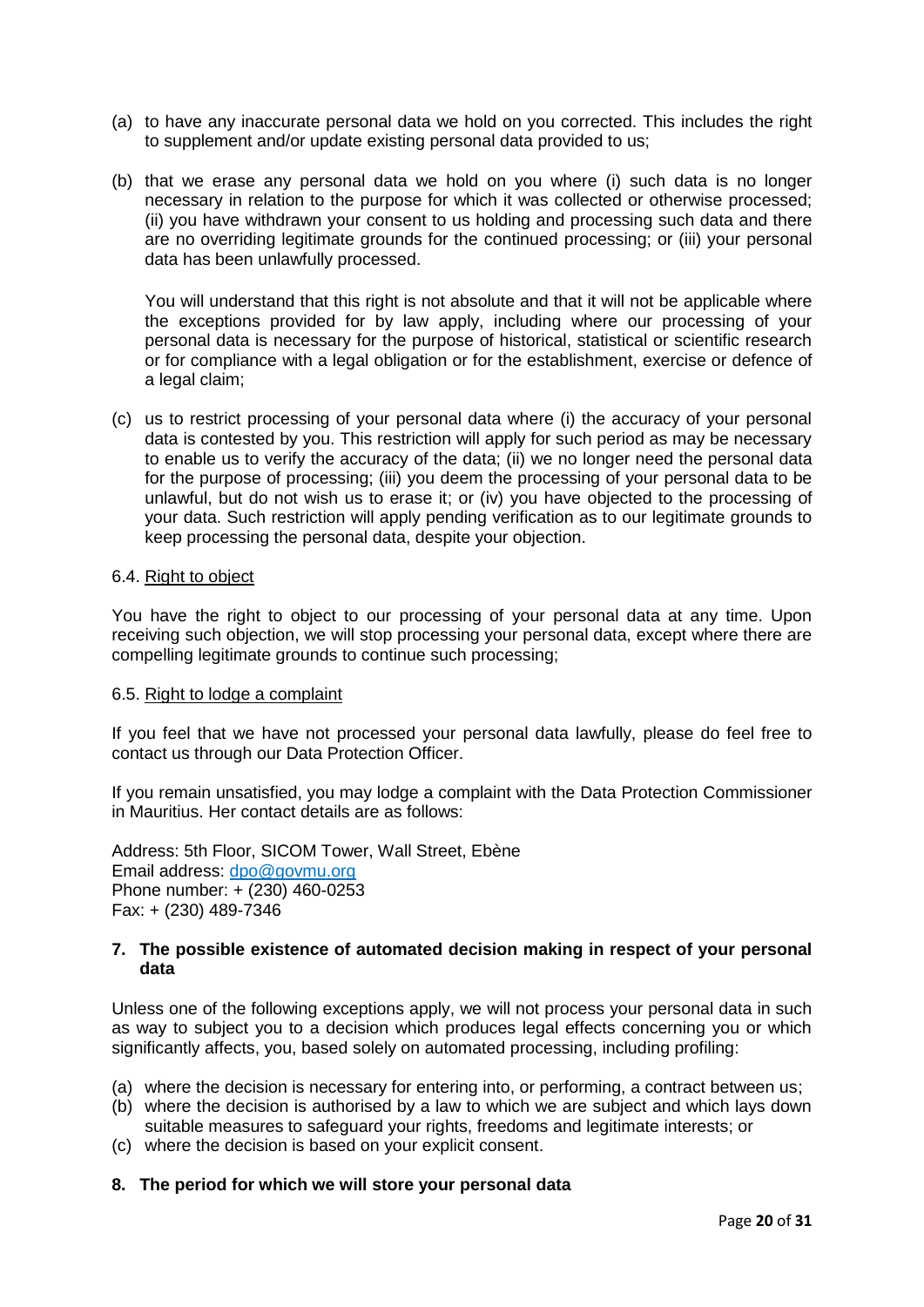The law provides that where the purpose for keeping any personal data has lapsed, we should destroy the data as soon as reasonably practicable.

We will keep storing your data for as long as is necessary:

- (a) for us to fulfil the purposes we collected it for;
- (b) for the performance of any contract which may exist between us;
- (c) for us to share with you the latest news regarding our organisation and our services;
- (d) for us to keep a record of your preferences in order to service you again on future occasions;
- (e) for us to satisfy any legal requirement, including statutory reporting obligations;
- (f) for the keeping of adequate records for historical, financial or statistical purposes;
- (g) for security purposes;
- (h) for the prevention of fraud and abuse; and
- (i) for us to defend or enforce our rights.

We wish to draw your attention to the fact that the legal prescription period in Mauritius (i.e. the period during which one party may sue another after the happening of an event) is 10 years for non-immovable-property-related matters. Depending on the nature of our relationship with you, we may, in this context, also choose to keep your personal data for at least the legal prescription period in order to be able to defend or enforce our rights.

In some circumstances, we may anonymise your personal data by pseudonymisation or encryption, such that the personal data can no longer be associated with you, for research or statistical purposes, in which case we may use this information indefinitely without further notice to you.

#### **9. Whether, and in what circumstances, we may transfer your personal information to another country, and the safeguards we have put in place in relation to such transfer**

Please refer to the Information Table.

#### **10. How we conduct direct marketing**

You may from time to time receive communication of advertising or marketing material from us ("**Direct Marketing**") if:

- (a) you have given your consent;
- (b) you asked for a quote or other information on us;
- (c) you have, at any time, purchased goods or services from us and have not opted out of receiving advertising or marketing material;
- (d) you have entered into a contractual relationship with us; or
- (e) you have provided us with your personal data when you entered a competition or registered for a promotion.

You have the right, at any time, to object to the processing of your personal data for direct marketing purposes. Where we receive such an objection from you, we will stop processing your data for direct marketing purposes.

#### **11. Queries**

If you have any queries on this Data Protection Notice, we encourage you to get in touch with us through our Data Protection Officer.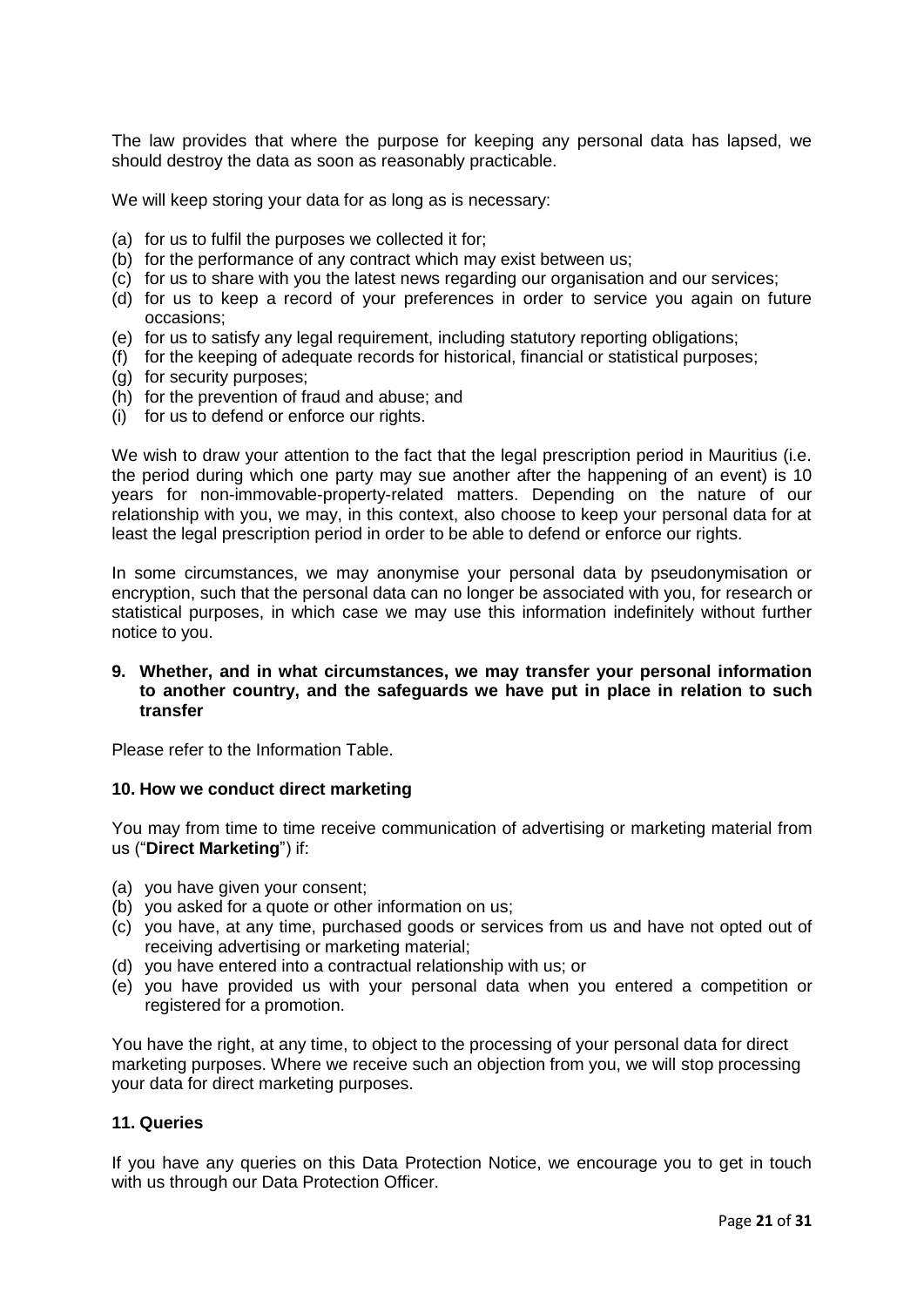### **Schedule**

# **The Information Table**

| Who we are                                                                                                 | VLH Ltd and the entities which are listed below in Annex A.                                                                                                                                   |
|------------------------------------------------------------------------------------------------------------|-----------------------------------------------------------------------------------------------------------------------------------------------------------------------------------------------|
| <b>Our contact details</b>                                                                                 | Address: Village Laboudonnais, Mapou 31803, Mauritius<br>Telephone number: +230 266-9700<br><b>Fax number: +230 266-9797</b><br>Email address: Valerie.Saillard@vlh.mu                        |
| <b>Our Data Protection</b><br><b>Officer</b>                                                               | Valerie Saillard-Mille<br>Her contact details are the same as above.                                                                                                                          |
|                                                                                                            |                                                                                                                                                                                               |
| The categories of<br>personal data we<br>collect (including the<br>special categories of<br>personal data) | Please refer to Annex B below.                                                                                                                                                                |
| <b>Our services</b>                                                                                        | Please refer to Annex A below for the list of our entities and their<br>corresponding activities.                                                                                             |
| <b>Transfer of personal</b><br>data to another<br>country                                                  | We endeavour to ensure that whenever we transfer personal data<br>to other countries, the recipients of such personal data comply<br>with all applicable data protection laws and principles. |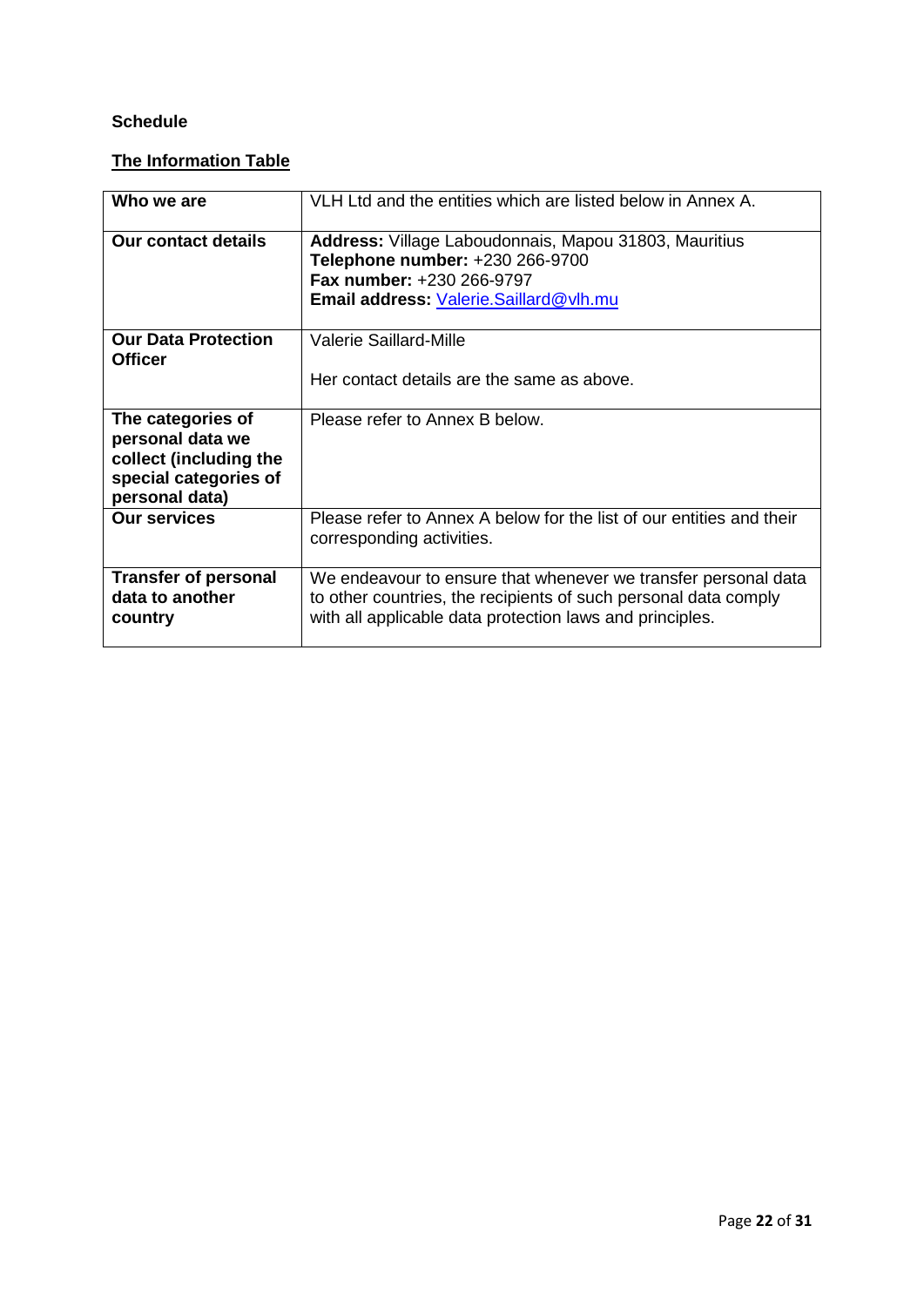### **Annex A**

# **The List of entities that form part of the enterprise**

| <b>Entity</b>                 | <b>Business Activity</b>                                                                                                                                                                                                                                          |
|-------------------------------|-------------------------------------------------------------------------------------------------------------------------------------------------------------------------------------------------------------------------------------------------------------------|
| <b>VLH Ltd</b>                | Tourism and hospitality                                                                                                                                                                                                                                           |
| Veranda<br><b>Tamarin Ltd</b> | - Wholesale trade<br>- Transport by road<br>- General retailer<br>- Owns hotels<br>- Owns and manages fitness centres<br>- Restaurants (including liquor & other alcoholic beverages) with<br>entertainment<br>- Retail sale of other goods in specialised stores |
| Heritage Golf<br>Club Ltd     | - Wholesale trade<br>- Retail sale of other goods in specialised stores                                                                                                                                                                                           |
| <b>VLH Training</b><br>Ltd    | - Training Institution / (Education)                                                                                                                                                                                                                              |
| Seven Colours<br>Spa Lt       | - Distributor of general merchandise<br>- Tourism                                                                                                                                                                                                                 |
| Heritage<br>Events Co Ltd     | - Business/Professional and Management Consultancy Service (including<br>medical and para-medical practitioners and optician)(Firm)                                                                                                                               |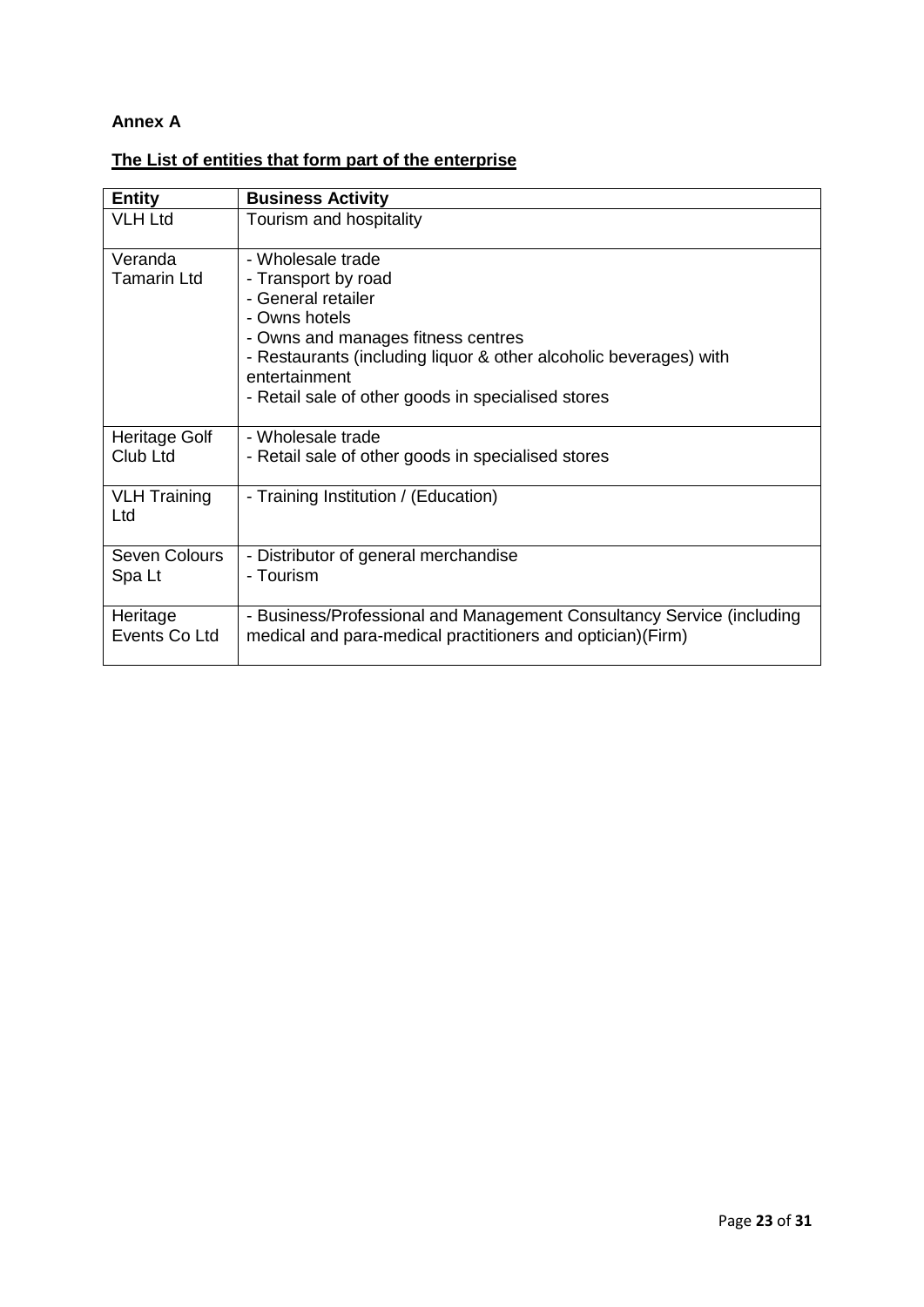## **Annex B**

# **The categories of personal data we hold**

| <b>Categories of personal data</b> | <b>Examples</b>                                                                                                                                                                                                                                                                                                                                                                   |
|------------------------------------|-----------------------------------------------------------------------------------------------------------------------------------------------------------------------------------------------------------------------------------------------------------------------------------------------------------------------------------------------------------------------------------|
| Identity                           | - First name<br>- Maiden name<br>- Last name<br>- Username or similar identifier<br>- Marital status<br>- Job title<br>- Date of birth<br>- Gender<br>- Signature                                                                                                                                                                                                                 |
| <b>Contact details</b>             | - Email Address<br>- Telephone numbers<br>- Fax numbers<br>- Address<br>- Country<br>- City<br>- Postal code                                                                                                                                                                                                                                                                      |
| Financial                          | - Credit/Debit card numbers<br>- Payment card details (including security code<br>numbers) and other related billing information<br>- Bank details<br>- Payment card details                                                                                                                                                                                                      |
| Transactional                      | - Payments to and from you<br>- Services/goods purchase history                                                                                                                                                                                                                                                                                                                   |
| Technical                          | - Internet Protocol (IP) address<br>- Login data<br>- Browser type and version<br>- Time zone setting and location<br>- Browser plug-in types and versions<br>- Operating system and platform<br>- Other technology on the devices used to access<br>our website<br>- Traffic data<br>- Media Access Control (MAC) address<br>- Smartphone Defined User name<br>- Surfing history |
| Preferences and interests          | - Golf<br>- Beach<br>- Family<br>- Wellness<br>- Nature<br>- Adventure<br>- Food<br>- Romance<br>- Wedding                                                                                                                                                                                                                                                                        |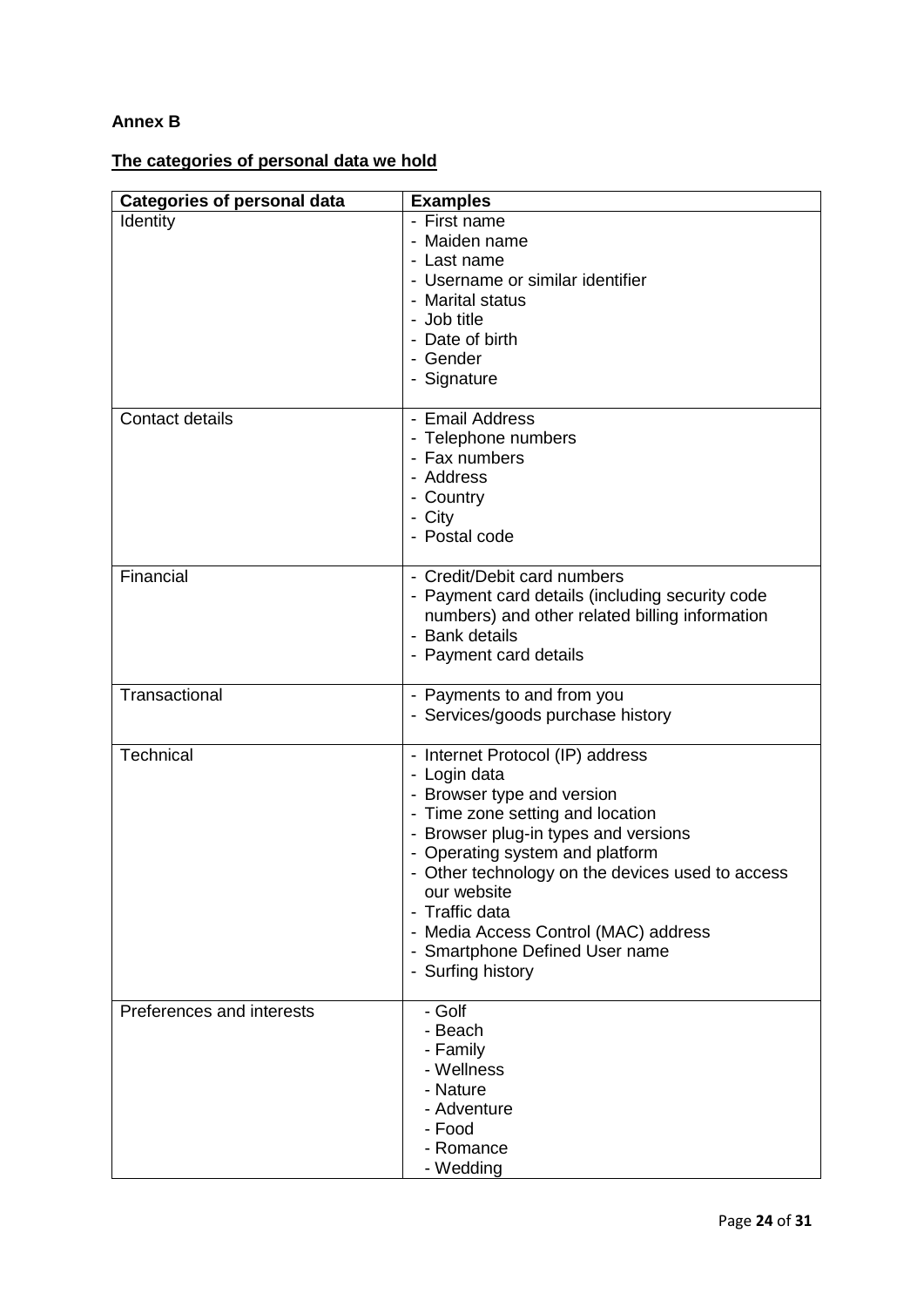|                                                                                                                                         | - Business<br>- Shopping<br>- Culture<br>- Discovery                                                                                                                                                                                                                                                                                                                                                                                                                         |
|-----------------------------------------------------------------------------------------------------------------------------------------|------------------------------------------------------------------------------------------------------------------------------------------------------------------------------------------------------------------------------------------------------------------------------------------------------------------------------------------------------------------------------------------------------------------------------------------------------------------------------|
| Usage                                                                                                                                   | Information about how you use our website and<br>service (You may also wish to consult our Cookie<br>Policy).                                                                                                                                                                                                                                                                                                                                                                |
| Additional information we collect if<br>your relationship with us is an HR-<br>related one (solicitation, recruitment<br>or employment) | - Qualifications<br>- CVs<br>- Records of past employment<br>- Employment records, including remuneration<br>details, attendance records, performance-related<br>information<br>- Fingerprints, if we operate a fingerprint-based<br>access systems                                                                                                                                                                                                                          |
| Special categories of personal data                                                                                                     | - Fingerprints (for the purposes of operating a<br>fingerprint-based access system for employees)<br>- Criminal records, including certificate of character<br>(for HR purposes and to meet our obligations<br>towards the Financial Services Commission)<br>- Trade union membership records (if you are an<br>employee)<br>- Health records (if you are an employee and are or<br>wish to become a member of Rogers Pension<br>Fund or Rogers Group Provident Association) |
| Others                                                                                                                                  | - Photographs<br>- Videos, including where we operate CCTV<br>surveillance systems                                                                                                                                                                                                                                                                                                                                                                                           |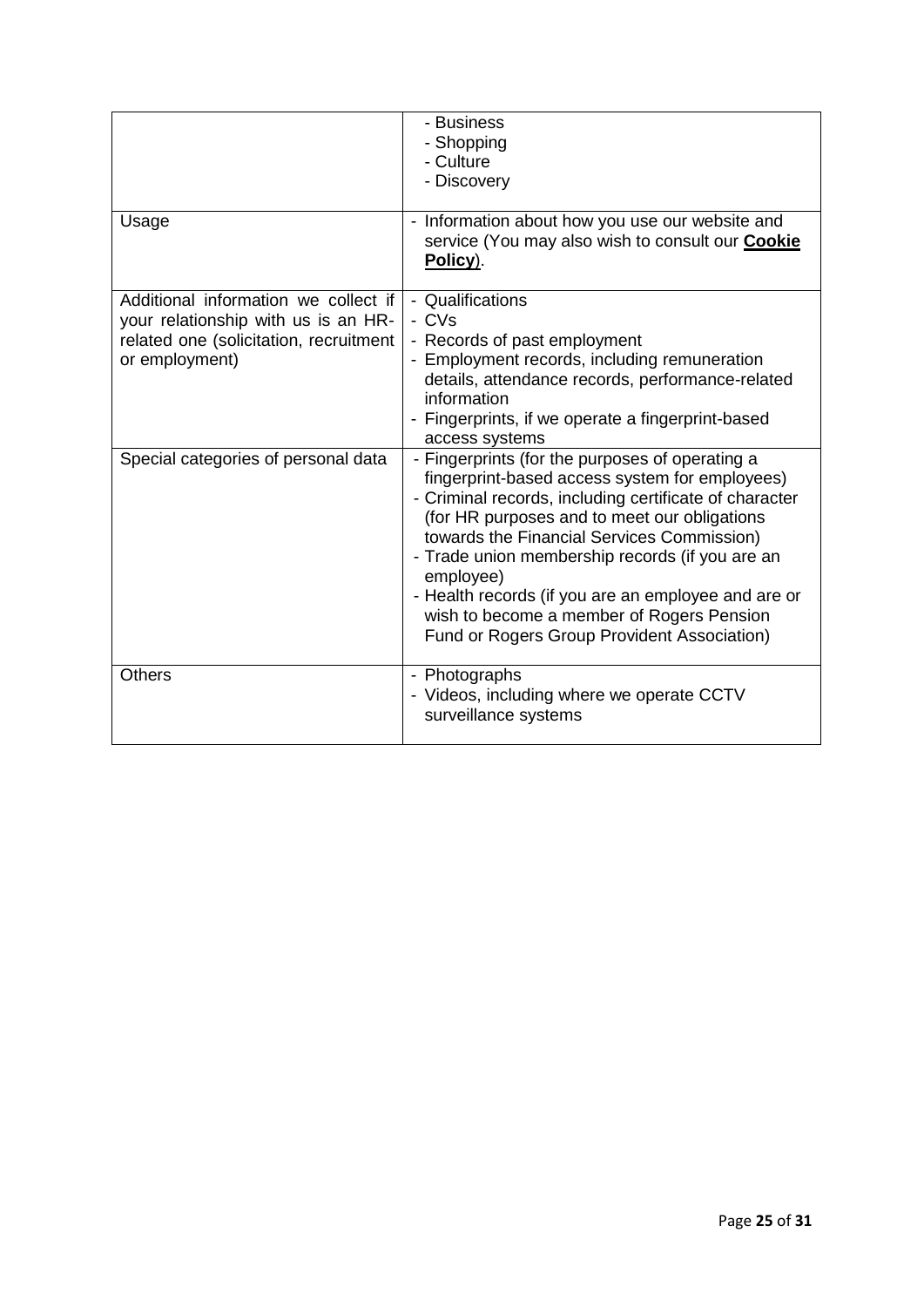#### **Personal data breach notification form**

#### **Personal Data Breach Notification**

Under section 25 of the Data Protection Act, in case of a personal data breach<sup>1</sup>, the controller<sup>2</sup> shall without undue delay and where feasible, not later than 72 hours after having become aware of it, notify the personal data breach to the Data Protection Office.

Swift containment and recovery from a personal data breach is vital. Every effort should be taken to minimise the potential impact on affected individuals, and details of the steps taken to achieve this should be included in this form. If you are waiting for completion of an internal investigation, please tell us.

| 1. Particulars of controller giving the notification                               |  |
|------------------------------------------------------------------------------------|--|
|                                                                                    |  |
|                                                                                    |  |
| (c) Is the controller registered with the Data Protection Office(Y/N)? _________   |  |
| (d) Name of processor <sup>3</sup> where the data breach occurred (if applicable): |  |
|                                                                                    |  |
|                                                                                    |  |
| (g) Name of Designated Data Protection Officer (*Mr./Ms./Mrs):                     |  |
| (*Please delete as appropriate)                                                    |  |
|                                                                                    |  |
|                                                                                    |  |
|                                                                                    |  |
|                                                                                    |  |
|                                                                                    |  |
|                                                                                    |  |
|                                                                                    |  |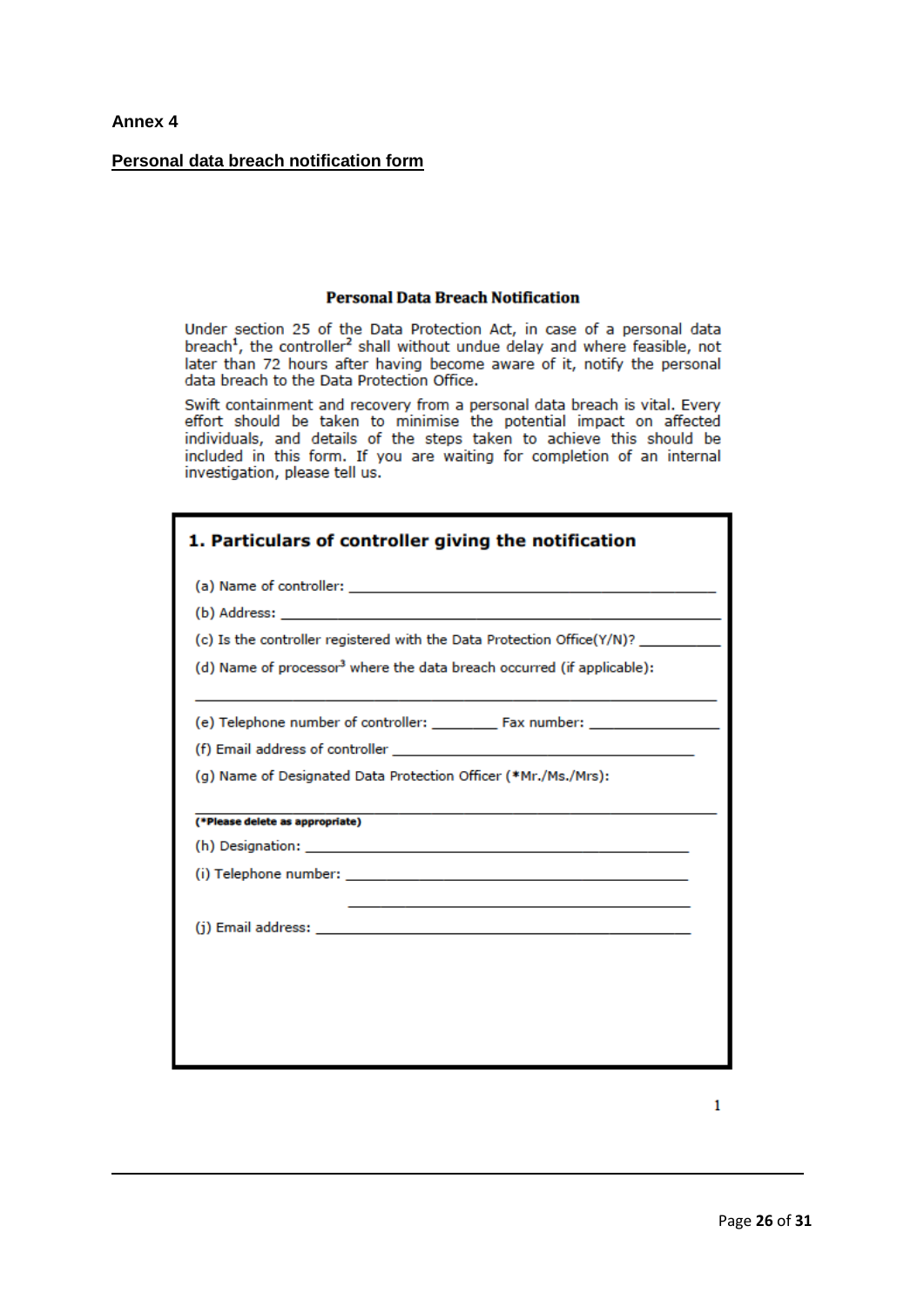# 2. Nature of the personal data breach

(a) When did the personal data breach happen?

(b) If there has been a delay (more than 72 after becoming aware of the incident and reporting it to the Data Protection Office), please provide vour justifications for the delay:

(c) Describe the personal data breach in as much detail as possible including cause(s)

(d) What categories of data subjects<sup>4</sup> are concerned?

(Note: Examples of categories are employees, clients, suppliers, shareholders, etc.)

(e) What is the approximate number of data subjects affected?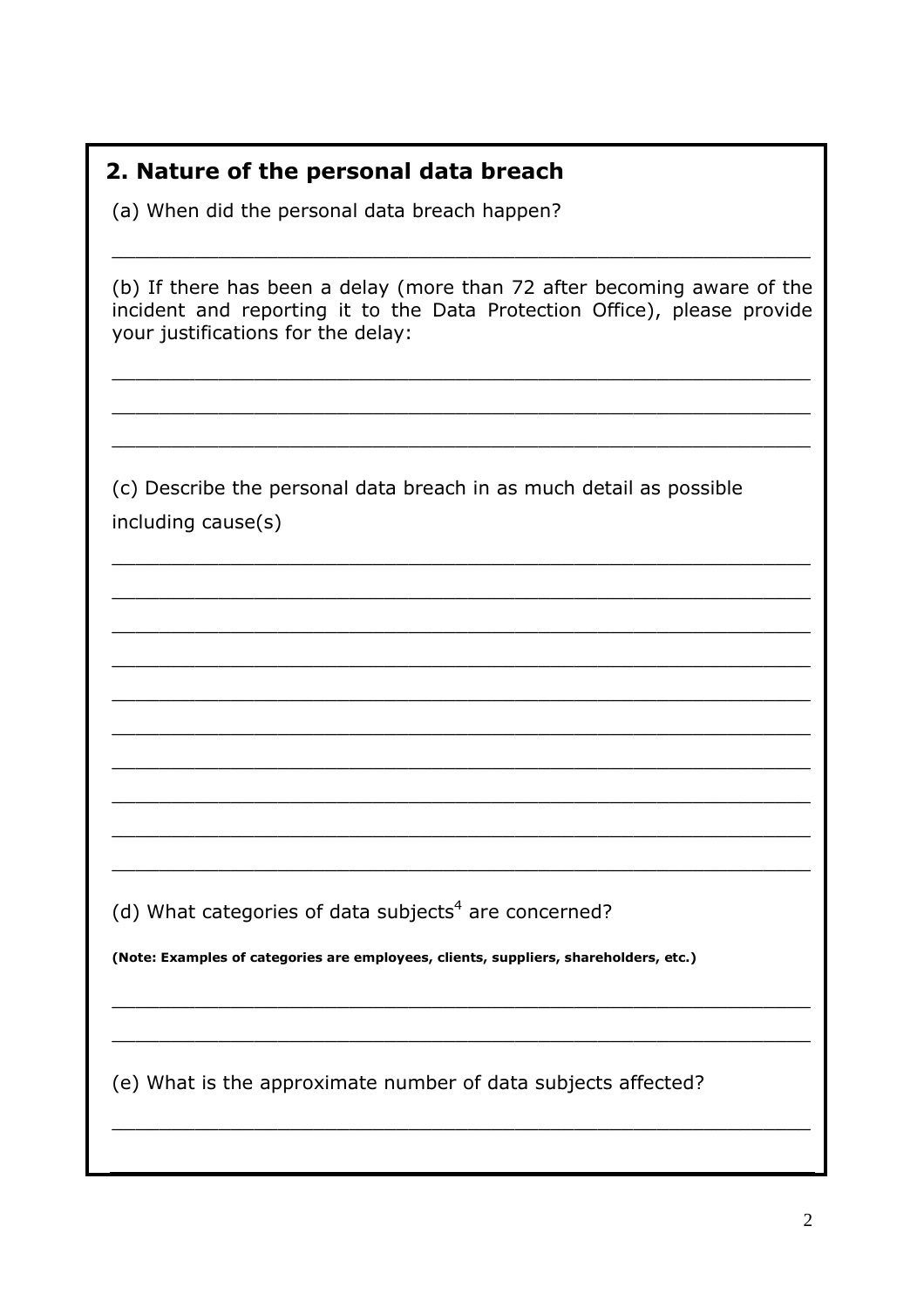(f) Are the affected data subjects aware of the personal data breach?

\_\_\_\_\_\_\_\_\_\_\_\_\_\_\_\_\_\_\_\_\_\_\_\_\_\_\_\_\_\_\_\_\_\_\_\_\_\_\_\_\_\_\_\_\_\_\_\_\_\_\_\_\_\_\_\_\_\_\_

| (g) Has any affected data subject complained to the controller? If so, how<br>many complaints have been received?                                      |
|--------------------------------------------------------------------------------------------------------------------------------------------------------|
| (h) What are the categories of personal data records concerned?                                                                                        |
| Note: Examples of categories are biometric data, genetic data, health data, special categories of<br>personal data <sup>5</sup> , financial data, etc. |
|                                                                                                                                                        |
| (i) What is the approximate number of personal data records concerned?                                                                                 |
| (j) Is there any risk of harm to any affected individual/s? $\Box$ Yes<br>$\Box$ No                                                                    |
| Please explain below why there is / there is no real risk of such harm.                                                                                |
|                                                                                                                                                        |
|                                                                                                                                                        |
|                                                                                                                                                        |
|                                                                                                                                                        |
|                                                                                                                                                        |
|                                                                                                                                                        |
|                                                                                                                                                        |
|                                                                                                                                                        |
|                                                                                                                                                        |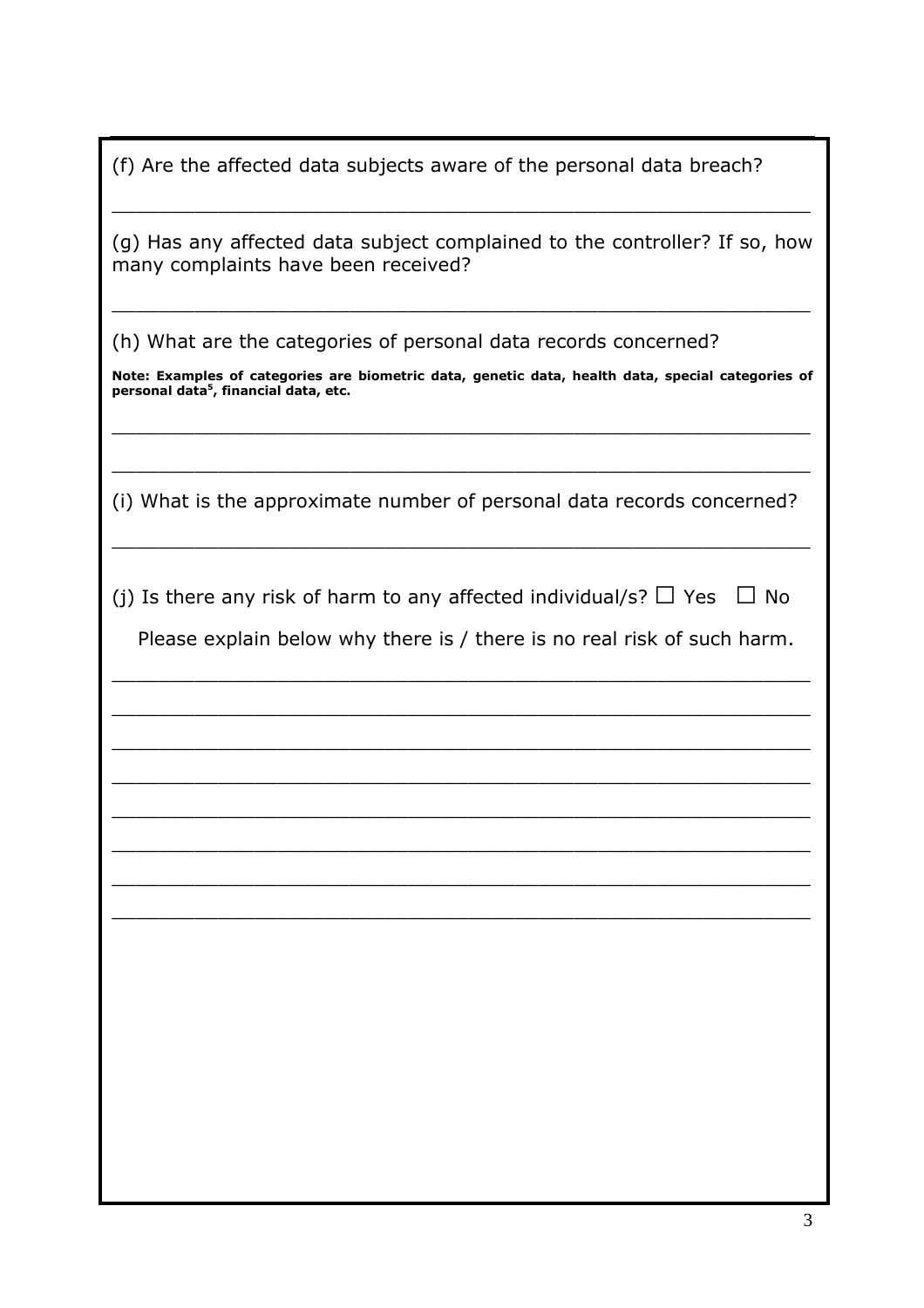# **3. Containment and recovery**

(a) Describe all measures taken or which will be taken to address the personal data breach

 $\_$  ,  $\_$  ,  $\_$  ,  $\_$  ,  $\_$  ,  $\_$  ,  $\_$  ,  $\_$  ,  $\_$  ,  $\_$  ,  $\_$  ,  $\_$  ,  $\_$  ,  $\_$  ,  $\_$  ,  $\_$  ,  $\_$  ,  $\_$  ,  $\_$  ,  $\_$  ,  $\_$  ,  $\_$  ,  $\_$  ,  $\_$  ,  $\_$  ,  $\_$  ,  $\_$  ,  $\_$  ,  $\_$  ,  $\_$  ,  $\_$  ,  $\_$  ,  $\_$  ,  $\_$  ,  $\_$  ,  $\_$  ,  $\_$  ,

\_\_\_\_\_\_\_\_\_\_\_\_\_\_\_\_\_\_\_\_\_\_\_\_\_\_\_\_\_\_\_\_\_\_\_\_\_\_\_\_\_\_\_\_\_\_\_\_\_\_\_\_\_\_\_\_\_\_\_\_

 $\_$  ,  $\_$  ,  $\_$  ,  $\_$  ,  $\_$  ,  $\_$  ,  $\_$  ,  $\_$  ,  $\_$  ,  $\_$  ,  $\_$  ,  $\_$  ,  $\_$  ,  $\_$  ,  $\_$  ,  $\_$  ,  $\_$  ,  $\_$  ,  $\_$  ,  $\_$  ,  $\_$  ,  $\_$  ,  $\_$  ,  $\_$  ,  $\_$  ,  $\_$  ,  $\_$  ,  $\_$  ,  $\_$  ,  $\_$  ,  $\_$  ,  $\_$  ,  $\_$  ,  $\_$  ,  $\_$  ,  $\_$  ,  $\_$  ,

\_\_\_\_\_\_\_\_\_\_\_\_\_\_\_\_\_\_\_\_\_\_\_\_\_\_\_\_\_\_\_\_\_\_\_\_\_\_\_\_\_\_\_\_\_\_\_\_\_\_\_\_\_\_\_\_\_\_\_\_

(b) Has the data placed at risk now been recovered? If so, please inform when it occurred.

(c) What measures have or will been taken to mitigate the possible adverse effects of the personal data breach?

 $\_$  ,  $\_$  ,  $\_$  ,  $\_$  ,  $\_$  ,  $\_$  ,  $\_$  ,  $\_$  ,  $\_$  ,  $\_$  ,  $\_$  ,  $\_$  ,  $\_$  ,  $\_$  ,  $\_$  ,  $\_$  ,  $\_$  ,  $\_$  ,  $\_$  ,  $\_$  ,  $\_$  ,  $\_$  ,  $\_$  ,  $\_$  ,  $\_$  ,  $\_$  ,  $\_$  ,  $\_$  ,  $\_$  ,  $\_$  ,  $\_$  ,  $\_$  ,  $\_$  ,  $\_$  ,  $\_$  ,  $\_$  ,  $\_$  ,

\_\_\_\_\_\_\_\_\_\_\_\_\_\_\_\_\_\_\_\_\_\_\_\_\_\_\_\_\_\_\_\_\_\_\_\_\_\_\_\_\_\_\_\_\_\_\_\_\_\_\_\_\_\_\_\_\_\_\_\_

 $\_$  ,  $\_$  ,  $\_$  ,  $\_$  ,  $\_$  ,  $\_$  ,  $\_$  ,  $\_$  ,  $\_$  ,  $\_$  ,  $\_$  ,  $\_$  ,  $\_$  ,  $\_$  ,  $\_$  ,  $\_$  ,  $\_$  ,  $\_$  ,  $\_$  ,  $\_$  ,  $\_$  ,  $\_$  ,  $\_$  ,  $\_$  ,  $\_$  ,  $\_$  ,  $\_$  ,  $\_$  ,  $\_$  ,  $\_$  ,  $\_$  ,  $\_$  ,  $\_$  ,  $\_$  ,  $\_$  ,  $\_$  ,  $\_$  ,

\_\_\_\_\_\_\_\_\_\_\_\_\_\_\_\_\_\_\_\_\_\_\_\_\_\_\_\_\_\_\_\_\_\_\_\_\_\_\_\_\_\_\_\_\_\_\_\_\_\_\_\_\_\_\_\_\_\_\_\_

\_\_\_\_\_\_\_\_\_\_\_\_\_\_\_\_\_\_\_\_\_\_\_\_\_\_\_\_\_\_\_\_\_\_\_\_\_\_\_\_\_\_\_\_\_\_\_\_\_\_\_\_\_\_\_\_\_\_\_\_

\_\_\_\_\_\_\_\_\_\_\_\_\_\_\_\_\_\_\_\_\_\_\_\_\_\_\_\_\_\_\_\_\_\_\_\_\_\_\_\_\_\_\_\_\_\_\_\_\_\_\_\_\_\_\_\_\_\_\_\_

 $\_$  ,  $\_$  ,  $\_$  ,  $\_$  ,  $\_$  ,  $\_$  ,  $\_$  ,  $\_$  ,  $\_$  ,  $\_$  ,  $\_$  ,  $\_$  ,  $\_$  ,  $\_$  ,  $\_$  ,  $\_$  ,  $\_$  ,  $\_$  ,  $\_$  ,  $\_$  ,  $\_$  ,  $\_$  ,  $\_$  ,  $\_$  ,  $\_$  ,  $\_$  ,  $\_$  ,  $\_$  ,  $\_$  ,  $\_$  ,  $\_$  ,  $\_$  ,  $\_$  ,  $\_$  ,  $\_$  ,  $\_$  ,  $\_$  ,

\_\_\_\_\_\_\_\_\_\_\_\_\_\_\_\_\_\_\_\_\_\_\_\_\_\_\_\_\_\_\_\_\_\_\_\_\_\_\_\_\_\_\_\_\_\_\_\_\_\_\_\_\_\_\_\_\_\_\_\_

 $\_$  ,  $\_$  ,  $\_$  ,  $\_$  ,  $\_$  ,  $\_$  ,  $\_$  ,  $\_$  ,  $\_$  ,  $\_$  ,  $\_$  ,  $\_$  ,  $\_$  ,  $\_$  ,  $\_$  ,  $\_$  ,  $\_$  ,  $\_$  ,  $\_$  ,  $\_$  ,  $\_$  ,  $\_$  ,  $\_$  ,  $\_$  ,  $\_$  ,  $\_$  ,  $\_$  ,  $\_$  ,  $\_$  ,  $\_$  ,  $\_$  ,  $\_$  ,  $\_$  ,  $\_$  ,  $\_$  ,  $\_$  ,  $\_$  ,

 $\_$  ,  $\_$  ,  $\_$  ,  $\_$  ,  $\_$  ,  $\_$  ,  $\_$  ,  $\_$  ,  $\_$  ,  $\_$  ,  $\_$  ,  $\_$  ,  $\_$  ,  $\_$  ,  $\_$  ,  $\_$  ,  $\_$  ,  $\_$  ,  $\_$  ,  $\_$  ,  $\_$  ,  $\_$  ,  $\_$  ,  $\_$  ,  $\_$  ,  $\_$  ,  $\_$  ,  $\_$  ,  $\_$  ,  $\_$  ,  $\_$  ,  $\_$  ,  $\_$  ,  $\_$  ,  $\_$  ,  $\_$  ,  $\_$  ,

\_\_\_\_\_\_\_\_\_\_\_\_\_\_\_\_\_\_\_\_\_\_\_\_\_\_\_\_\_\_\_\_\_\_\_\_\_\_\_\_\_\_\_\_\_\_\_\_\_\_\_\_\_\_\_\_\_\_\_\_

(d) Has any assistance been provided or will be provided to affected individuals to help them mitigate the consequences of the data breach?

# **4. Previous contact with the Data Protection Office in connection with Data Breach Notification.**

Has the controller notified any previous data breach to the Data Protection Office in the last 2 years? If so, please provide the date/s and any reference/s.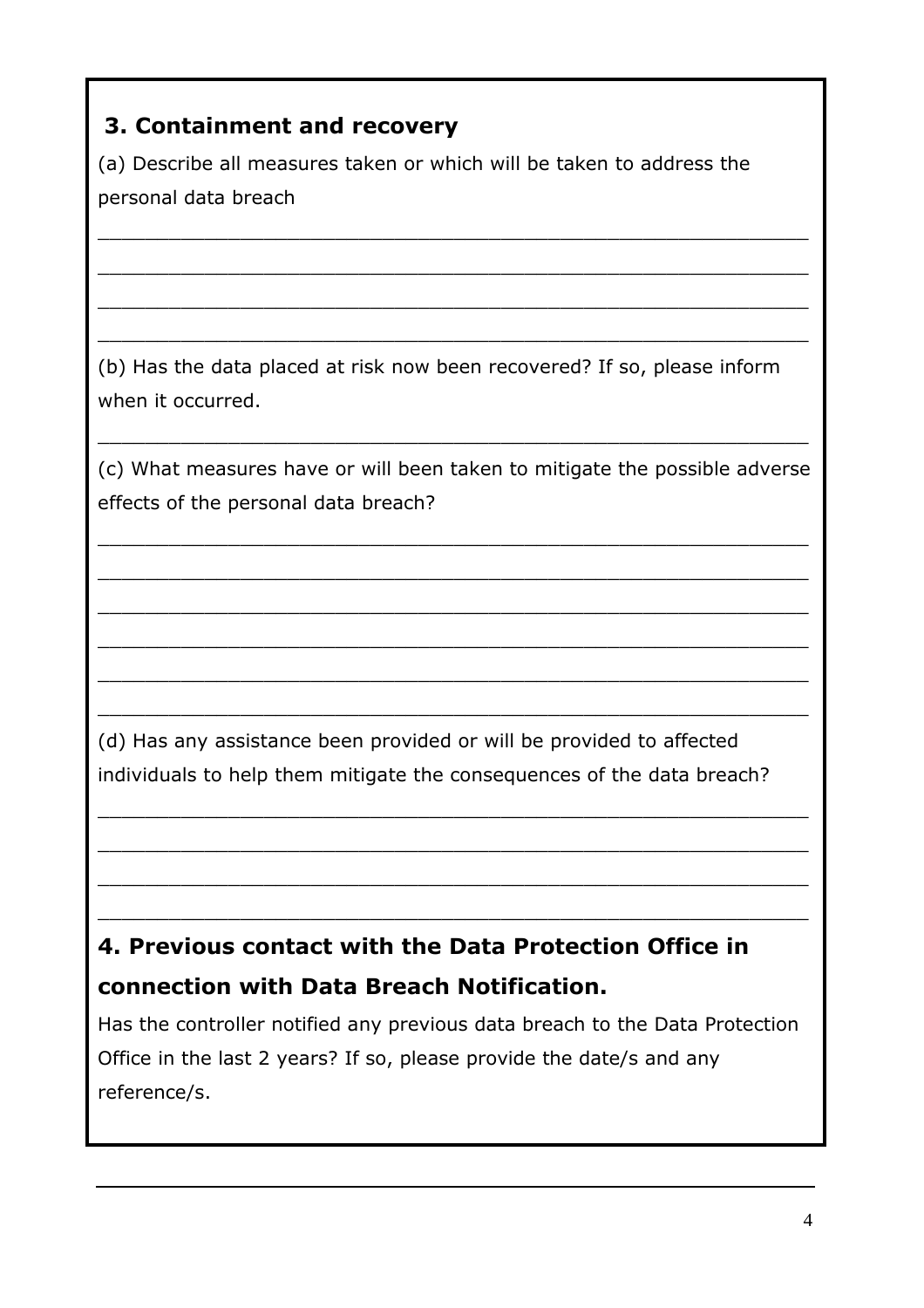# **5. Notification to regulators/law enforcement agencies**

\_\_\_\_\_\_\_\_\_\_\_\_\_\_\_\_\_\_\_\_\_\_\_\_\_\_\_\_\_\_\_\_\_\_\_\_\_\_\_\_\_\_\_\_\_\_\_\_\_\_\_\_\_\_\_\_\_\_\_\_

\_\_\_\_\_\_\_\_\_\_\_\_\_\_\_\_\_\_\_\_\_\_\_\_\_\_\_\_\_\_\_\_\_\_\_\_\_\_\_\_\_\_\_\_\_\_\_\_\_\_\_\_\_\_\_\_\_\_\_\_

Has the controller notified any other regulator/ law enforcement agency/body on the data breach? If so, list the names.

|                                                                                | Title: ____________                                                                                                                                                                                                                 |
|--------------------------------------------------------------------------------|-------------------------------------------------------------------------------------------------------------------------------------------------------------------------------------------------------------------------------------|
|                                                                                |                                                                                                                                                                                                                                     |
|                                                                                | <b>Date:</b> the contract of the contract of the contract of the contract of the contract of the contract of the contract of the contract of the contract of the contract of the contract of the contract of the contract of the co |
|                                                                                |                                                                                                                                                                                                                                     |
|                                                                                |                                                                                                                                                                                                                                     |
| Send your completed form to:                                                   | The Data Protection Commissioner,<br><b>Data Protection Office,</b>                                                                                                                                                                 |
|                                                                                | 5th Floor, SICOM Tower                                                                                                                                                                                                              |
|                                                                                | <b>Wall Street, Ebène</b>                                                                                                                                                                                                           |
|                                                                                | <b>Republic of Mauritius</b>                                                                                                                                                                                                        |
| <b>Notes</b>                                                                   |                                                                                                                                                                                                                                     |
|                                                                                | 1. Personal data breach means a breach of security leading to the accidental or unlawful destruction, loss,<br>alteration, unauthorised disclosure of, or access to, personal data transmitted, stored or otherwise processed.      |
|                                                                                | 2. Controller means a person who or public body which, alone or jointly with others, determines the purposes<br>and means of the processing of personal data and has decision making power with respect to the processing.          |
|                                                                                | 3. Processor means a person who, or public body which, processes personal data on behalf of a controller.<br>4. Data subject means an identified or identifiable individual, in particular by reference to an identifier such as a  |
|                                                                                | name, an identification number, location data, an online identifier or to one or more factors specific to the<br>physical, physiological, genetic, mental, economic, cultural or social identity of that individual.                |
|                                                                                | 5. Special categories of personal data in relation to a data subject, means personal data pertaining to (a)his<br>racial or ethnic origin; (b)his political opinion or adherence; (c)his religious or philosophical beliefs; (d)his |
|                                                                                | membership of a trade union; (e)his physical or mental health or condition; (f)his sexual orientation, practices or<br>preferences; (g) his genetic data or biometric data uniquely identifying him; (h) the commission or alleged  |
|                                                                                | commission of an offence by him; (i) any proceedings for an offence committed or alleged to have been committed<br>by him, the disposal of such proceedings or the sentence of any Court in the proceedings; or (j)such other       |
| personal data as the Commissioner may determine to be sensitive personal data. |                                                                                                                                                                                                                                     |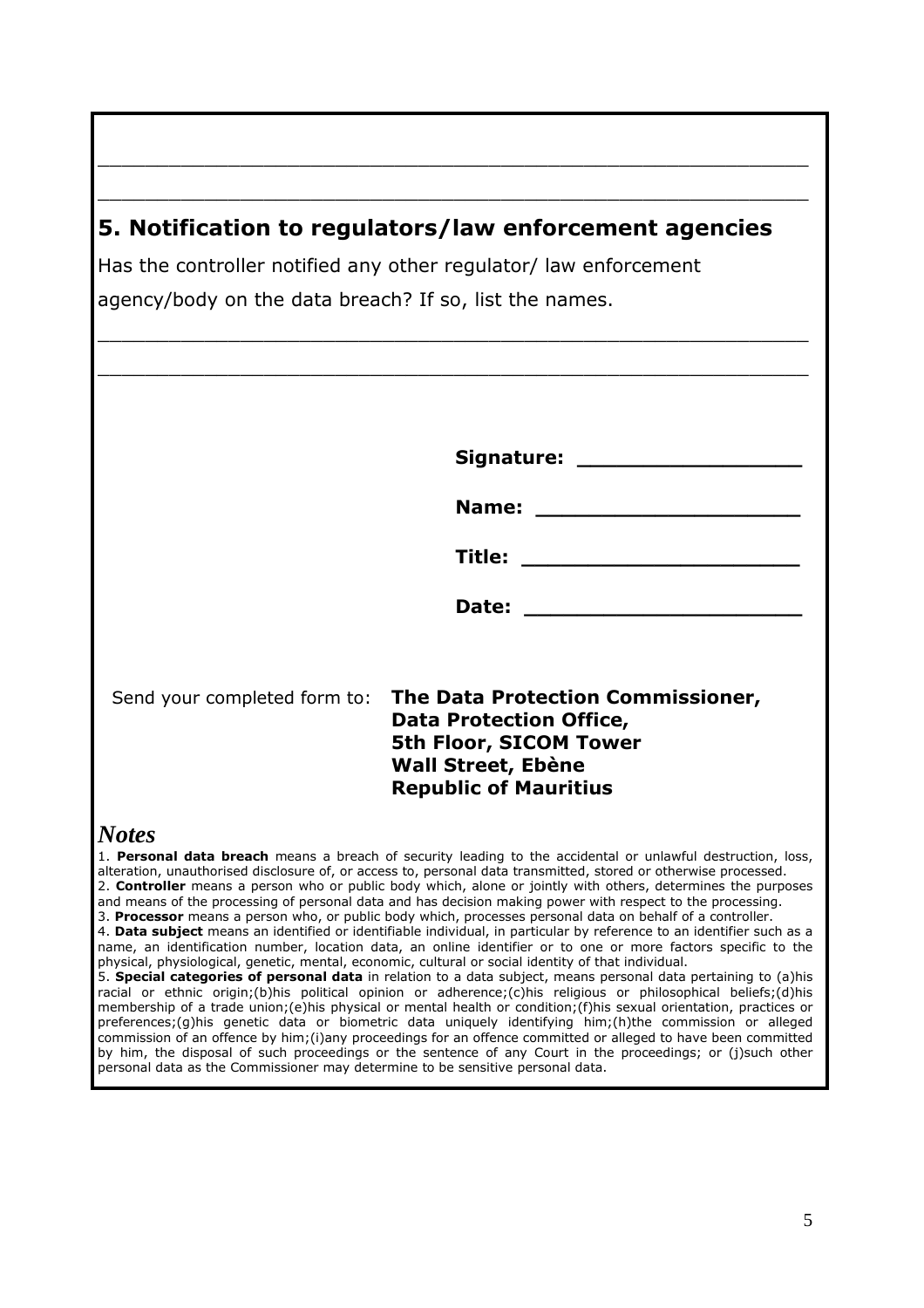#### **Security and organisational measures**

#### 1. Physical measures

- 1.1. Offices and storage units, including filing cabinets and compactors, should, as far as possible, be kept locked.
- 1.2. Server rooms should, as far as possible, be kept locked.
- 1.3. The use of safes should be considered.
- 1.4. Employees should adopt a "clean desk" policy, and in particular:
	- 1.4.1. think twice before making a physical copy of a document and if they do make a copy, to securely destroy it afterwards;
	- 1.4.2. not write passwords down;
	- 1.4.3. lock away devices (e.g. computers, laptops, phones and iPads) and make sure they are password-protected or encrypted; and
	- 1.4.4. as far as possible, keep documents containing personal information locked in their drawers and lockers.
- 1.5. There should, as far as possible, be 24-hour security throughout the building, and it should be ensured that burglar alarms and fire alarms are in place.
- 1.6. The use of CCTV cameras should be considered where appropriate.
- 1.7. A memo should be sent to all employees to remind them of the above matters.

#### 2. IT measures

As set out in any IT or Information Security Policy adopted by Rogers and Company Ltd for the Group from time to time.

#### 3. Organisational Measures

- 3.1. Regular training sessions should be conducted with employees to remind them of the principles applicable to the processing of personal data and their duties relating thereto. A record of such training sessions should be maintained by the Data Protection Officer.
- 3.2. All new contracts of employment should contain a clause of confidentiality and a clause relating to the manner in which personal data should be processed.
- 3.3. All new contracts with third parties with whom personal data is shared should contain a clause of confidentiality and a clause relating to the manner in which personal data should be processed.
- 3.4. There should be regular audits of compliance with the Manual.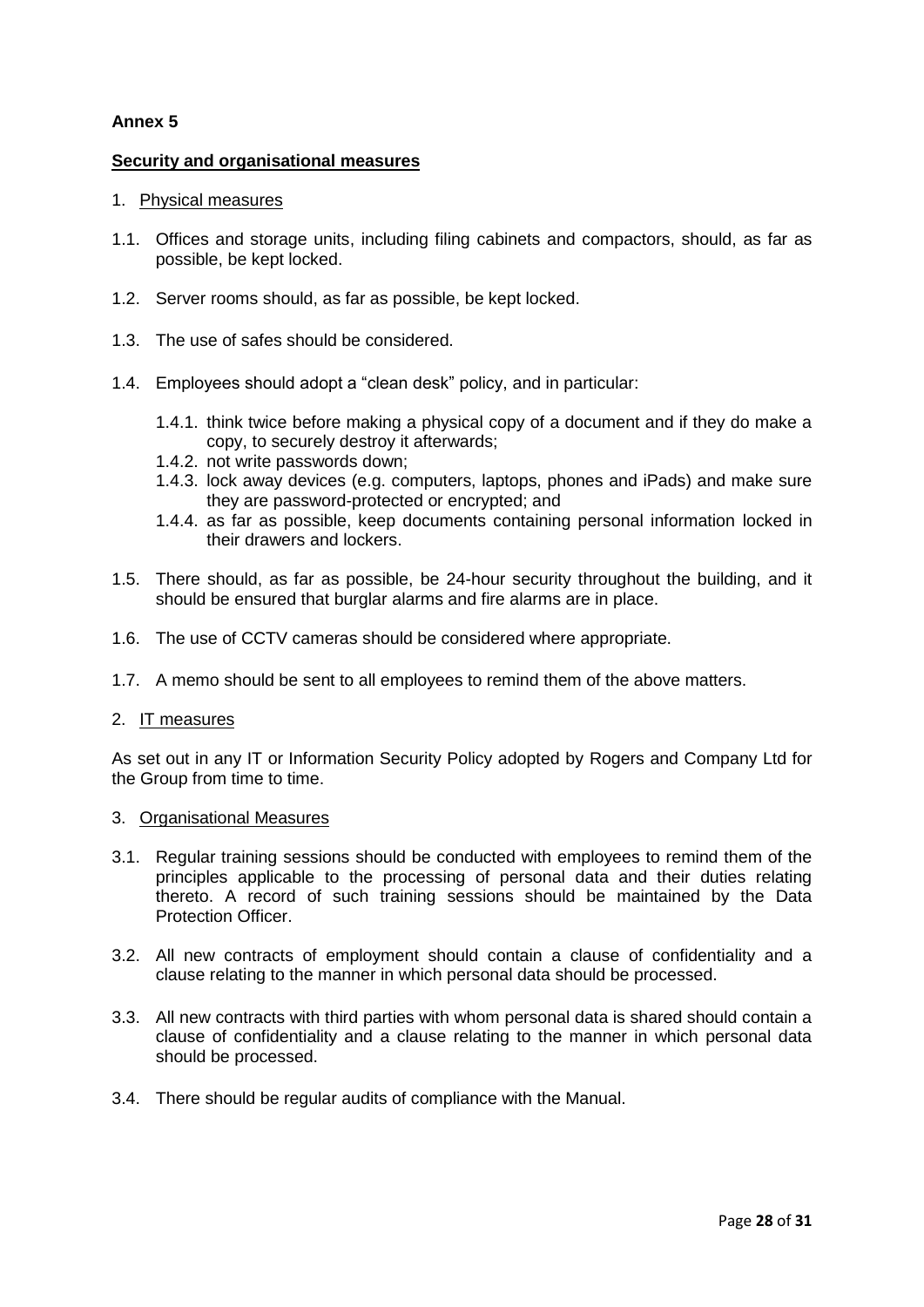# **Data Protection Impact Assessment Form**

| <b>Data Protection Impact Assessment Form</b>          |                    |                           |
|--------------------------------------------------------|--------------------|---------------------------|
|                                                        | To be filled-in by | <b>Comments of Data</b>   |
|                                                        | <b>Management</b>  | <b>Protection Officer</b> |
| Date                                                   |                    |                           |
| Name of organisation                                   |                    |                           |
| Name of person conducting                              |                    |                           |
| the assessment                                         |                    |                           |
| <b>Title</b>                                           |                    |                           |
| Systematic description of the                          |                    |                           |
| envisaged                                              |                    |                           |
| processing operations                                  |                    |                           |
| The purposes of the                                    |                    |                           |
| processing, including, where                           |                    |                           |
| applicable, the                                        |                    |                           |
| legitimate interest pursued                            |                    |                           |
| by the organisation<br>Assessment of the necessity     |                    |                           |
|                                                        |                    |                           |
| of the processing operations<br>in                     |                    |                           |
|                                                        |                    |                           |
| relation to the purposes<br>Assessment of the risks to |                    |                           |
| the rights and                                         |                    |                           |
| freedoms of data subjects                              |                    |                           |
| Assessment of the                                      |                    |                           |
| proportionality                                        |                    |                           |
| of the processing operations                           |                    |                           |
| in.                                                    |                    |                           |
| relation to the purposes on                            |                    |                           |
| the one hand and the risks to                          |                    |                           |
| the rights and freedoms of                             |                    |                           |
| data subjects on the other                             |                    |                           |
| hand                                                   |                    |                           |
| Measures envisaged to                                  |                    |                           |
| address the risks and                                  |                    |                           |
| the safeguards, security                               |                    |                           |
| measures and                                           |                    |                           |
| mechanisms to ensure the                               |                    |                           |
| protection of personal                                 |                    |                           |
| data and to demonstrate                                |                    |                           |
| compliance with the Act,                               |                    |                           |
| taking into account the rights                         |                    |                           |
| and legitimate                                         |                    |                           |
| interests of data subjects and                         |                    |                           |
| other persons                                          |                    |                           |
| concerned.                                             |                    |                           |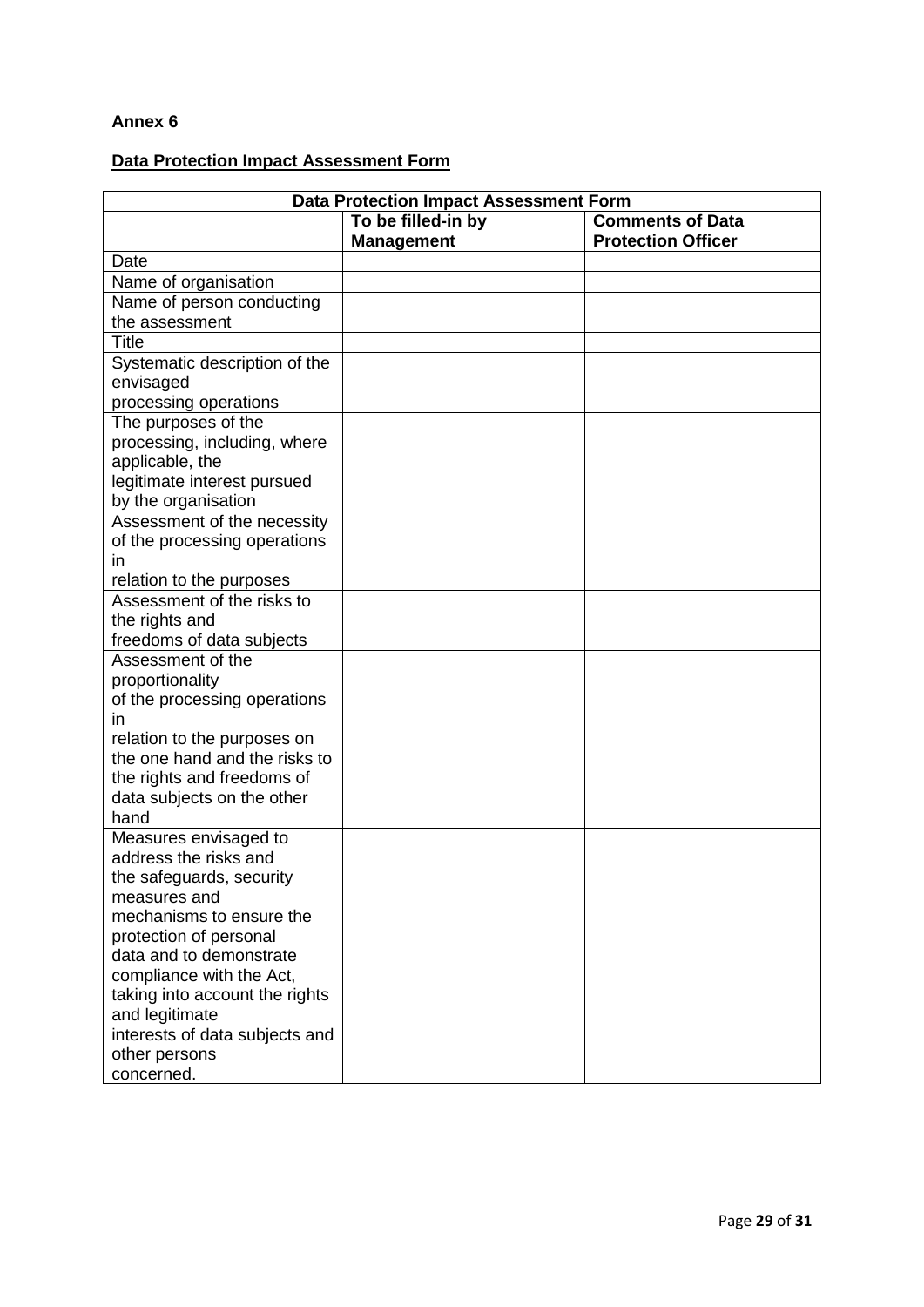#### **Access to personal data (information to be provided to data subject)**

- 1. The purpose of the processing
- 2. The categories of personal data concerned
- 3. The recipients or categories of recipient to whom the data have been or will be disclosed
- 4. The period for which the data will be stored or, if this is not possible, the criteria used to determine that period
- 5. The existence of the right to request from the controller rectification or erasure of personal data or restriction of processing of personal data concerning the data subject or to object to the processing of the data
- 6. The right to lodge a complaint with the Data Protection Commissioner
- 7. Where the personal data are not collected from the data subject, any available information as to their source
- 8. The existence of automated decision making, including profiling, and information about the logic involved, as well as the significance and envisaged consequences of such processing for the data subject
- 9. Appropriate safeguards taken in case the personal data are transferred or intended to be transferred to another country.

*Note: Most of the information set out above will be found in the Data Protection Notice and the may refer the data subject to the relevant parts of the Data Protection Notice in respect of such information.*